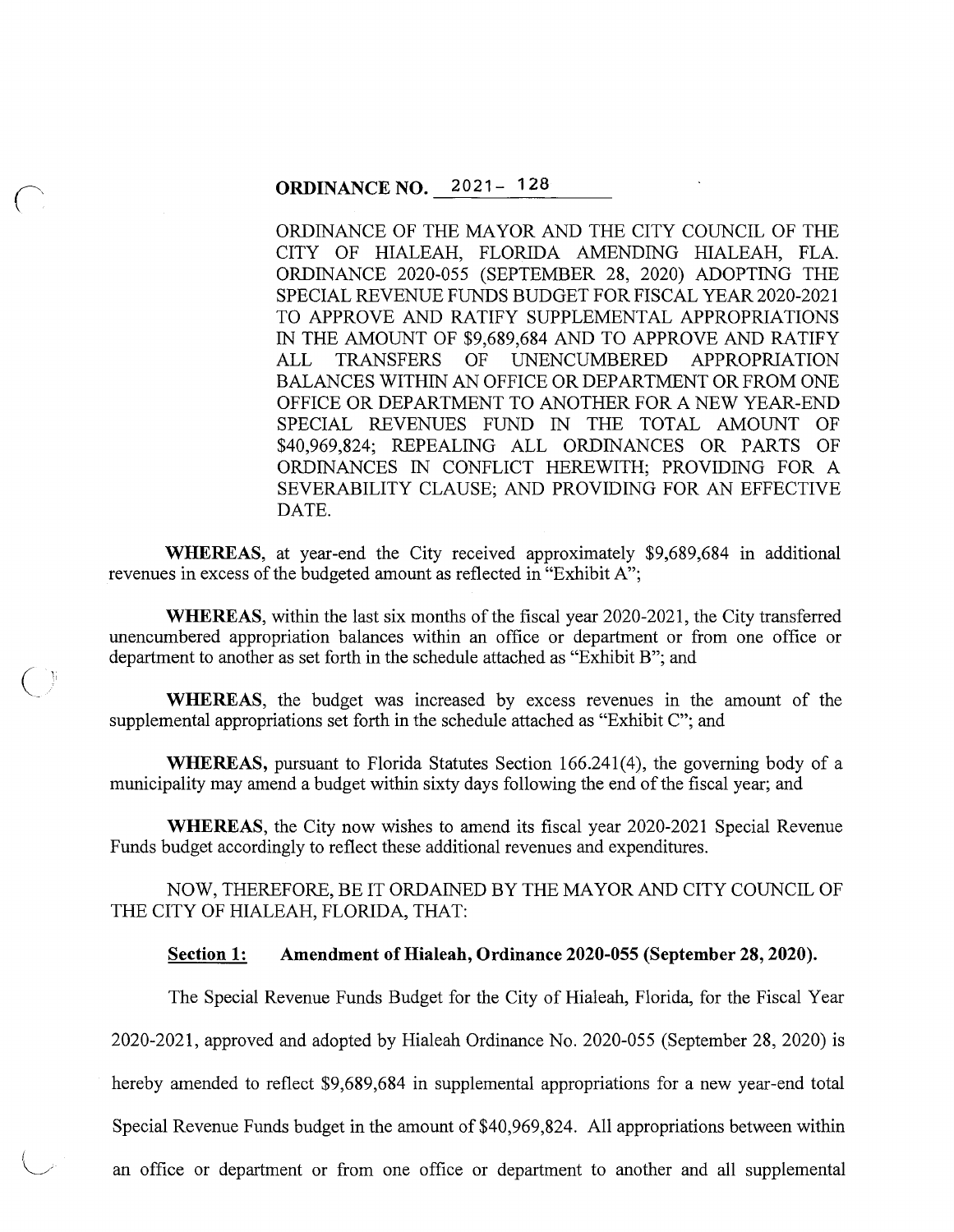## Ordinance No. 2021 - 128 Page 2

appropriations for Fiscal Year 2020-2021, not previously approved by Council, are hereby approved, confirmed and ratified.

#### **Section 2: Repeal of Ordinances in Conflict.**

All ordinances or parts of ordinances in conflict herewith are hereby repealed to the extent of such conflict.

#### **Section 3: Severability Clause.**

If any phrase, clause, sentence, paragraph or section of this ordinance shall be declared invalid or unconstitutional by the judgment or decree of a court of competent jurisdiction, such invalidity or unconstitutionality shall not affect any of the remaining phrases, clauses, sentences, paragraphs or sections of this ordinance.

### **Section 4: Effective Date.**

This ordinance shall become effective when passed by the City Council and signed by the Mayor or at the next regularly scheduled City Council meeting, if the Mayor's signature is withheld or if the City Council overrides the Mayor's veto.

|         | PASSED and ADOPTED this 9 day of                                          |                                                         |           | November                                                                                                                                                  | , 2021. |
|---------|---------------------------------------------------------------------------|---------------------------------------------------------|-----------|-----------------------------------------------------------------------------------------------------------------------------------------------------------|---------|
|         |                                                                           |                                                         | Car-Zogby | Council President                                                                                                                                         |         |
| Attest: |                                                                           | Approved on this $\mathcal{V}^3$ day of November, 2021. |           |                                                                                                                                                           |         |
|         |                                                                           |                                                         |           |                                                                                                                                                           |         |
|         | Marbelys Fatjo, City Clerk                                                |                                                         |           | Mayor Esteban Bovo, Jr.                                                                                                                                   |         |
|         | Approved as to form and legal sufficiency:<br>Lorena Bravol City Attorney |                                                         |           | Ordinance was adopted by 7-0 vote with<br>Councilmembers, Cue-Fuente, De la Rosa,<br>Garcia-Roves, Hernandez, Perez, Tundidor,<br>and Zogby voting "Yes." |         |
|         | S:\LEB\LEGISLATIQN\202\l-ORDINANCES\FY2020-2021YEAR-ENDBUDGET AMENDM.     |                                                         |           | getspecialrevenue-2021.docx                                                                                                                               |         |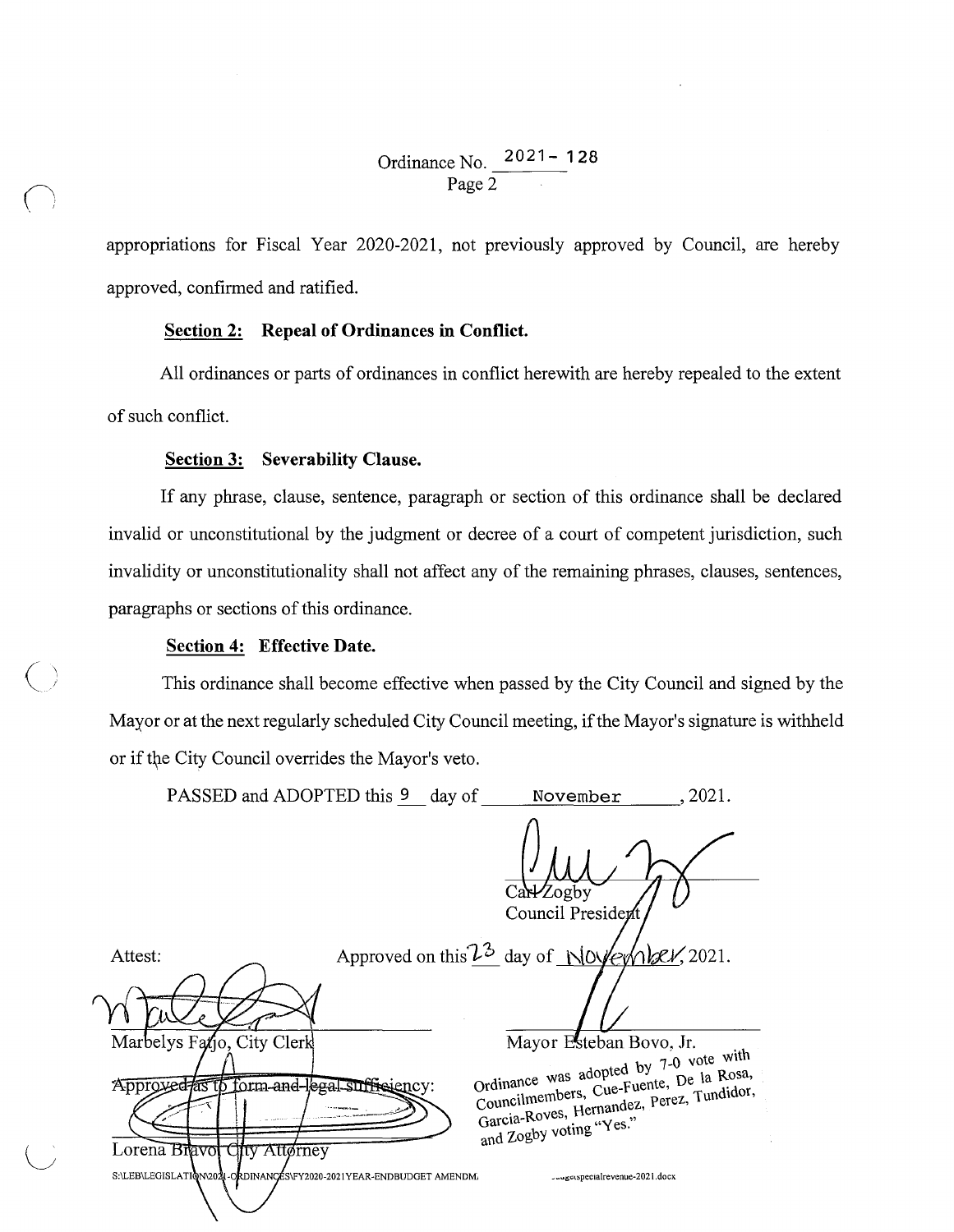# - **EXHIBIT A**  (; **SPECIAL REVENUE FUNDS**

*A* 

|                                | FY 2020-2021           | FY 2020-2021      |                 |
|--------------------------------|------------------------|-------------------|-----------------|
| Revenue                        | <b>Original Budget</b> | <b>Projection</b> | Variance        |
| LETF-State                     | 0                      | 1,362,731         | 1,362,731       |
| Appropriated Fund Balance      | ō                      | 36,794            | 36,794          |
|                                | 0                      | 1,399,525         | 1,399,525       |
|                                |                        |                   |                 |
| <b>Expense</b>                 |                        |                   |                 |
| LETF-State                     | 0                      | 1,399,525         | (1,399,525)     |
|                                |                        |                   |                 |
| <b>Revenues - Expenditures</b> | 0                      | 0                 | 0               |
|                                |                        |                   |                 |
|                                | FY 2020-2021           | FY 2020-2021      |                 |
| Revenue                        | <b>Original Budget</b> | <b>Projection</b> | <b>Variance</b> |
| E-911 Non-Wireless Fund        | 200,000                | 200,000           | 0               |
|                                |                        |                   |                 |
| <u>Expense</u>                 |                        |                   |                 |
| E-911 Non-Wireless Fund        | 200,000                | 200,000           | 0               |
|                                |                        |                   |                 |
| <b>Revenues - Expenditures</b> | 0                      | 0                 | 0               |
|                                |                        |                   |                 |
|                                | FY 2020-2021           | FY 2020-2021      |                 |
| Revenue                        | <b>Original Budget</b> | Projection        | <b>Variance</b> |
| <b>Fire Prevention</b>         | 1,692,100              | 2,024,813         | 332,713         |
| Appropriated Fund Balance      | 314,742                | 154,310           | (160, 432)      |
|                                | 2,006,842              | 2,179,123         | 172,281         |
|                                |                        |                   |                 |
| <b>Expense</b>                 |                        |                   |                 |
| <b>Fire Prevention</b>         | 2,006,842              | 2,179,123         | (172, 281)      |
| To Fund Balance                |                        |                   |                 |
|                                | 2,006,842              | 2,179,123         | (172, 281)      |
|                                |                        |                   |                 |
| <b>Revenues - Expenditures</b> | 0                      | 0                 | 0               |
|                                | FY 2020-2021           | FY 2020-2021      |                 |
| Revenue i                      | <b>Original Budget</b> | Projection        | Variance        |
| <b>Fire Rescue</b>             | 2,838,831              | 2,131,187         | (707, 644)      |
| Debt Proceeds/Fund Balance     | 2,980,856              | 3,616,781         | 635,925         |
|                                | 5,819,687              | 5,747,968         | (71, 719)       |
|                                |                        |                   |                 |
| <u>Expense</u>                 |                        |                   |                 |
| <b>Fire Rescue</b>             | 5,819,687              | 5,747,968         | 71,719          |
| To Fund Balance                | 0                      | 0                 |                 |
|                                | 5,819,687              | 5,747,968         | 71,719          |
|                                |                        |                   |                 |
| <b>Revenues - Expenditures</b> | 0                      | 0                 | 0               |
|                                |                        |                   |                 |

 $\overline{\bigcirc}$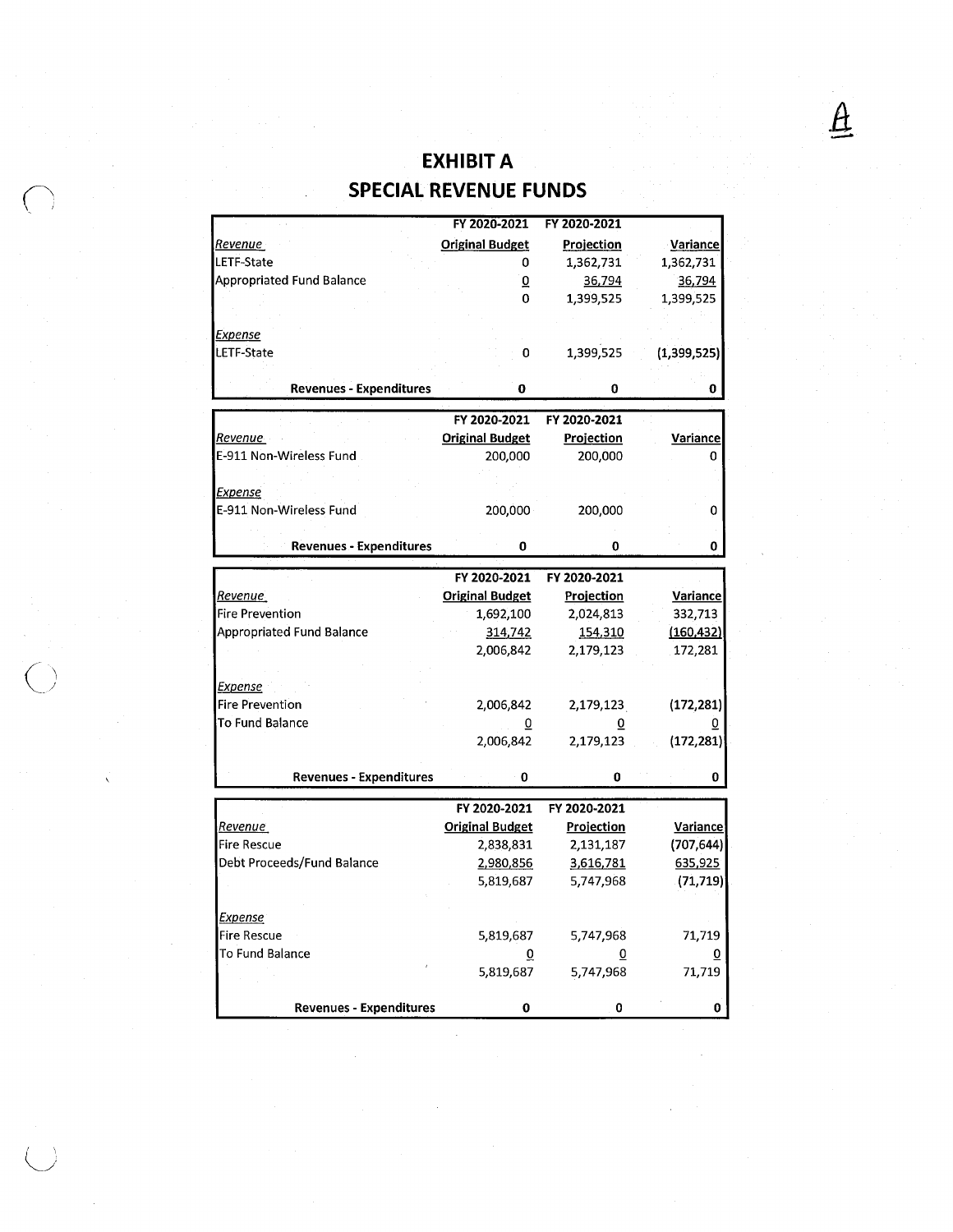# $\frac{1}{\sqrt{2}}$  **EXHIBIT A SPECIAL REVENUE FUNDS**

|                                    | FY 2020-2021           | FY 2020-2021      |                 |
|------------------------------------|------------------------|-------------------|-----------------|
| Revenue                            | <b>Original Budget</b> | <b>Projection</b> | <b>Variance</b> |
| Emergency Disaster COVID-19 (FEMA) | 0                      | 319,307           | 319,307         |
|                                    |                        |                   |                 |
| Expense                            |                        |                   |                 |
| Emergency Disaster COVID-19 (FEMA) | 0                      | 319,307           | (319, 307)      |
| <b>Revenues - Expenditures</b>     | 0                      | 0                 | 0               |
|                                    |                        |                   |                 |
|                                    | FY 2020-2021           | FY 2020-2021      |                 |
| <u>Revenue</u>                     | <b>Original Budget</b> | Projection        | Variance        |
| Hurricane IRMA (FEMA)              | 0                      | 66,784            | 66,784          |
| State Reimbursement/General Fund   | $\overline{0}$         | 22,262            | 22,262          |
|                                    | $\Omega$               | 89,046            | 89,046          |
|                                    |                        |                   |                 |
| <u>Expense</u>                     |                        |                   |                 |
| Hurricane IRMA                     | 0                      | 89,046            | (89,046)        |
|                                    |                        |                   |                 |
| <b>Revenues - Expenditures</b>     | 0                      | 0                 | 0               |
|                                    | FY 2020-2021           | FY 2020-2021      |                 |
| Revenue                            | <b>Original Budget</b> | Projection        | <b>Variance</b> |
| Parks Grants & Impact Fees         | 2,062,442              | 2,056,229         | (6, 213)        |
| Appropriated Fund Balance          |                        |                   | (1,000,000)     |
|                                    | 1,000,000              | $\overline{0}$    |                 |
|                                    | 3,062,442              | 2,056,229         | (1,006,213)     |
|                                    |                        |                   |                 |
| <u>Expense</u>                     |                        |                   |                 |
| Parks Grants & Impact Fees         | 3,062,442              | 2,056,229         | 1,006,213       |
| <b>Revenues - Expenditures</b>     | 0                      | 0                 | 0               |
|                                    |                        |                   |                 |
|                                    | FY 2020-2021           | FY 2020-2021      |                 |
| <b>Revenue</b>                     | <b>Original Budget</b> | <b>Projection</b> | Variance        |
| Children's' Trust                  | 905,998                | 900,080           | (5, 918)        |
| General Fund Transfer              | 32,292                 | 0                 | (32, 292)       |
|                                    | 938,290                | 900,080           | (38, 210)       |
|                                    |                        |                   |                 |
| <b>Expense</b>                     |                        |                   |                 |
| Children's' Trust                  | 938,290                | 900,080           | 38,210          |
|                                    |                        |                   |                 |
| <b>Revenues - Expenditures</b>     | 0                      | 0                 | 0               |
|                                    | FY 2020-2021           | FY 2020-2021      |                 |
| Revenue                            | <b>Original Budget</b> | <b>Projection</b> | Variance        |
| <b>UASI Grant</b>                  | 813,375                | 649,067           | (164, 308)      |
| General Fund Transfer              | 179,035                | ō                 | (179, 035)      |
|                                    | 992,410                | 649,067           | (343, 343)      |
|                                    |                        |                   |                 |
| <b>Expense</b>                     |                        |                   |                 |
| UASI Grant                         | 992,410                | 649,067           | 343,343         |
|                                    |                        |                   |                 |
|                                    |                        |                   |                 |

 $\bigcirc$ 

*(\_j*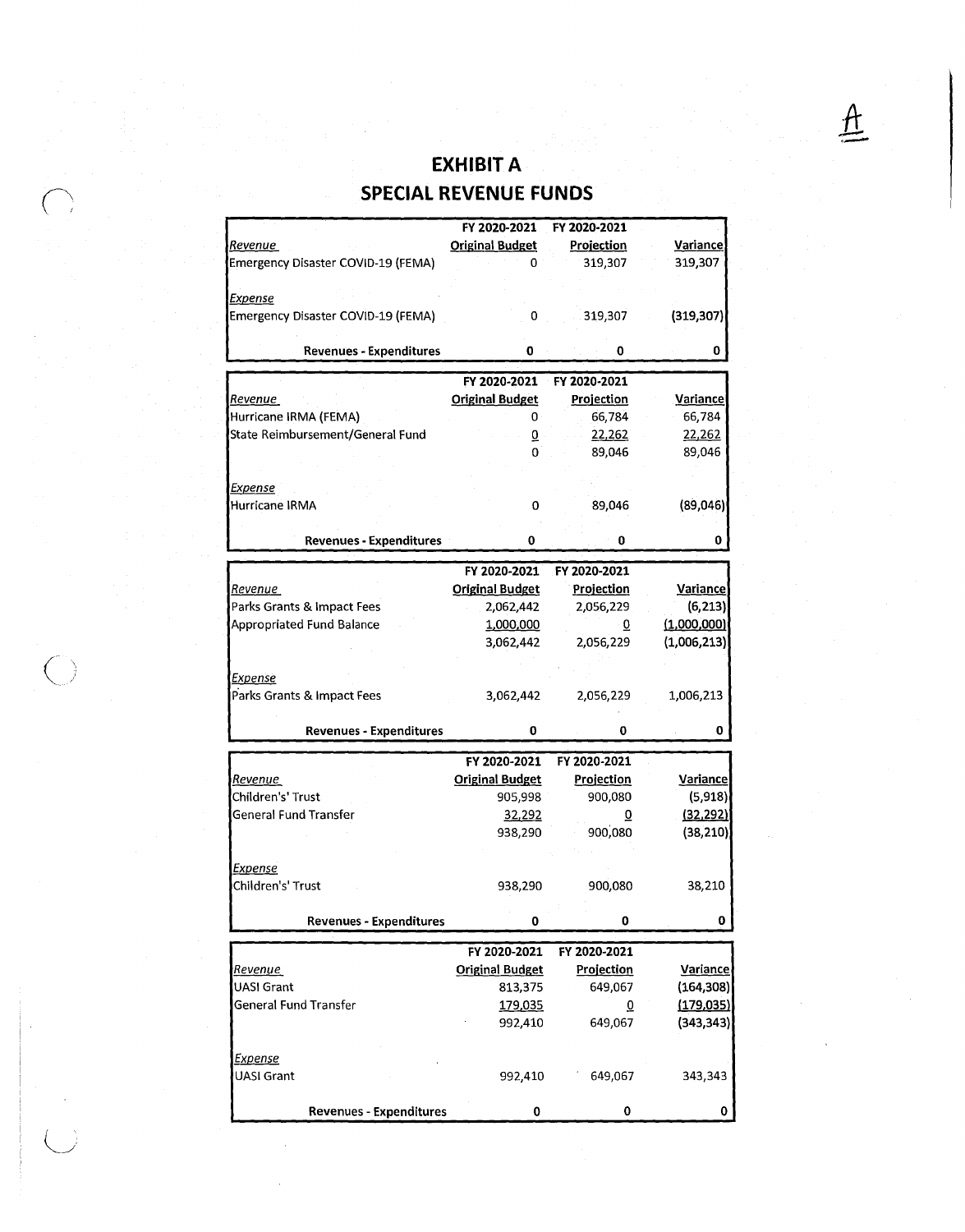# EXHIBIT A<br>**SPECIAL REVENUE FUNDS**

|                                        | FY 2020-2021           | FY 2020-2021      |                 |
|----------------------------------------|------------------------|-------------------|-----------------|
| <u>Revenue</u>                         | <b>Original Budget</b> | <b>Projection</b> | <b>Variance</b> |
| CITT Surtax-Transportation Fund        | 4,000,000              | 2,871,190         | (1, 128, 810)   |
|                                        |                        |                   |                 |
| Expense                                |                        |                   |                 |
| <b>CITT Surtax-Transportation Fund</b> | 4,000,000              | 2,871,190         | 1,128,810       |
|                                        |                        |                   |                 |
| <b>Revenues - Expenditures</b>         | 0                      | 0                 | 0               |
|                                        |                        |                   |                 |
|                                        | FY 2020-2021           | FY 2020-2021      |                 |
| Revenue                                | <b>Original Budget</b> | Projection        | Variance        |
| <b>Police Grant</b>                    | 291,932                | 133,577           | (158, 355)      |
|                                        |                        |                   |                 |
| <b>Expense</b>                         |                        |                   |                 |
| Police Grant                           | 291,932                | 133,577           | 158,355         |
|                                        |                        |                   |                 |
|                                        |                        |                   |                 |
| <b>Revenues - Expenditures</b>         | 0                      | 0                 | 0               |
|                                        | FY 2020-2021           | FY 2020-2021      |                 |
| <u>Revenue </u>                        | <b>Original Budget</b> | <b>Projection</b> | Variance        |
| E-911 Wireless Fund                    | 979,624                | 840,000           | (139, 624)      |
| Appropriated Fund Balance              |                        | 188,480           | 188,480         |
|                                        | $\overline{0}$         |                   |                 |
|                                        | 979,624                | 1,028,480         | 48,856          |
|                                        |                        |                   |                 |
| <b>Expense</b>                         |                        |                   |                 |
| E-911 Wireless Fund                    | 979,624                | 1,028,480         | (48, 856)       |
|                                        |                        |                   |                 |
| <b>Revenues - Expenditures</b>         | 0                      | $\bf{0}$          | 0               |
|                                        | FY 2020-2021           | FY 2020-2021      |                 |
|                                        |                        |                   |                 |
| Revenue                                | <b>Original Budget</b> | Projection        | <b>Variance</b> |
| Affordable Housing                     | 2,288,500              | 2,351,698         | 63,198          |
| General Fund Transfer                  | 411,958                | 872,657           | 460,699         |
|                                        | 2,700,458              | 3,224,355         | 523,897         |
|                                        |                        |                   |                 |
| <b>Expense</b>                         |                        |                   |                 |
| Affordable Housing                     | 2,700,458              | 3,224,355         | (523, 897)      |
|                                        |                        |                   |                 |
| <b>Revenues - Expenditures</b>         | 0                      | $\pmb{0}$         | 0               |
|                                        |                        |                   |                 |
|                                        | FY 2020-2021           | FY 2020-2021      |                 |
| Revenue                                | <b>Original Budget</b> | Projection        | Variance        |
| Children's' Trust STEP Ahead           | 375,000                | 316,434           | (58, 566)       |
| <b>General Fund Transfer</b>           | $\overline{0}$         | 19,001            | 19,001          |
|                                        | 375,000                | 335,435           | (39, 565)       |
|                                        |                        |                   |                 |
| Expense                                |                        |                   |                 |
| Children's' Trust STEP Ahead           | 375,000                | 335,435           | 39,565          |
|                                        |                        |                   |                 |
| <b>Revenues - Expenditures</b>         | 0                      | 0                 | 0               |
|                                        |                        |                   |                 |

I *\\_\_j*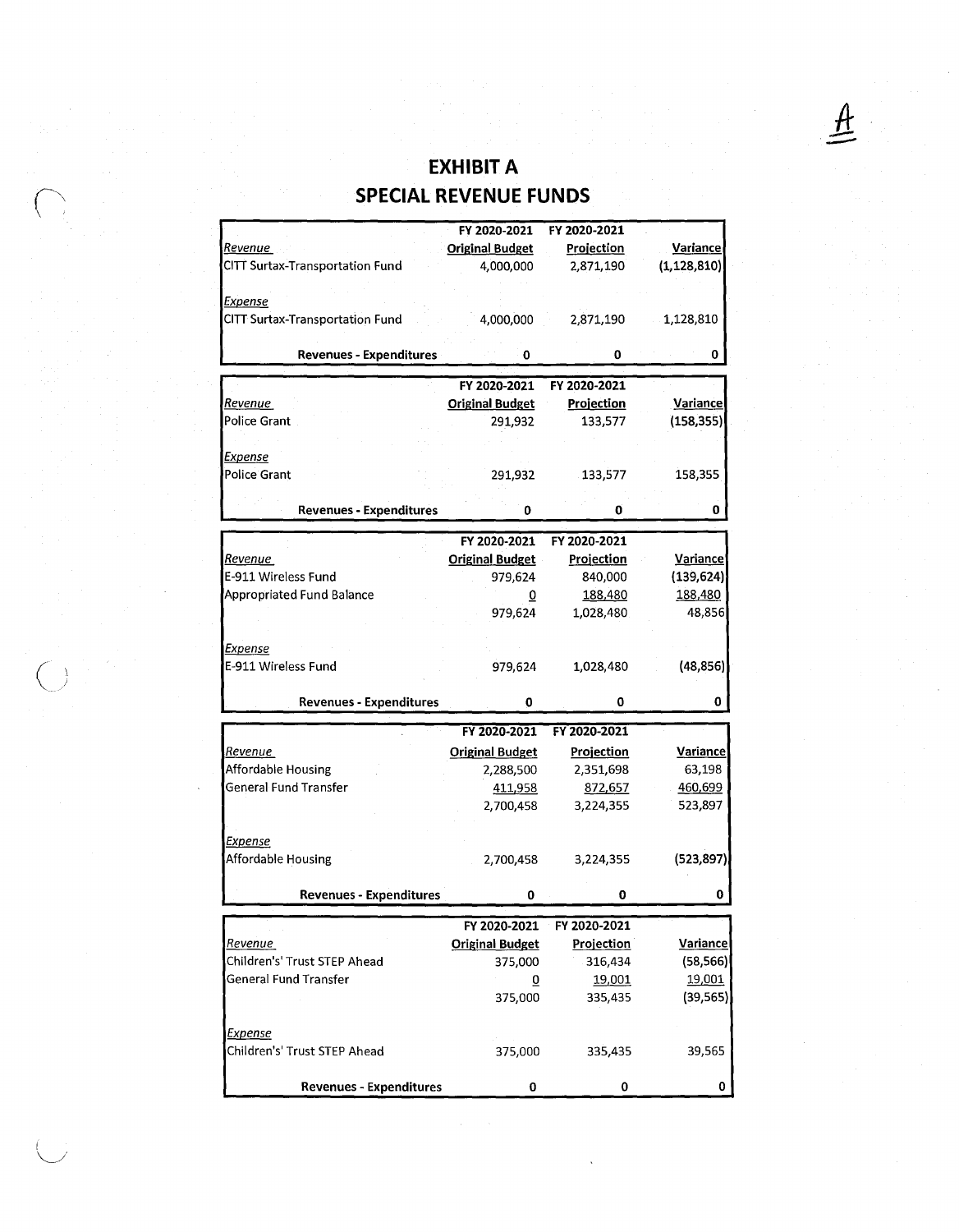## **EXHIBIT A**

| <b>SPECIAL REVENUE FUNDS</b> |  |  |  |
|------------------------------|--|--|--|
|                              |  |  |  |

(-,,~

*(*  ~ *..* 

 $\bigcup$ 

|                                    | FY 2020-2021           | FY 2020-2021      |                 |
|------------------------------------|------------------------|-------------------|-----------------|
| <u>Revenue </u>                    | <b>Original Budget</b> | Projection        | Variance        |
| <b>LETF Federal</b>                | 0                      | 179,000           | 179,000         |
| Appropriated Fund Balance          | $\overline{0}$         | 56,516            | 56,516          |
|                                    | 0                      | 235,516           | 235,516         |
|                                    |                        |                   |                 |
| Expense                            |                        |                   |                 |
| <b>LETF Federal</b>                | 0                      | 235,516           | (235, 516)      |
|                                    |                        |                   |                 |
| <b>Revenues - Expenditures</b>     | 0                      | 0                 | 0               |
|                                    |                        |                   |                 |
|                                    | FY 2020-2021           | FY 2020-2021      |                 |
| Revenue                            | <b>Original Budget</b> | <b>Projection</b> | Variance        |
| <b>Hialeah Circulator</b>          | 2,896,706              | 2,905,147         | 8,441           |
| <b>Appropriated Fund Balance</b>   | 830,018                | 72,963            | (757, 055)      |
|                                    | 3,726,724              | 2,978,110         | (748, 614)      |
| <b>Expense</b>                     |                        |                   |                 |
| Hialeah Circulator                 | 3,726,724              | 2,978,110         | 748,614         |
|                                    |                        |                   |                 |
| <b>Revenues - Expenditures</b>     | 0                      | 0                 | 0               |
|                                    | FY 2020-2021           | FY 2020-2021      |                 |
| Revenue                            | <b>Original Budget</b> | Projection        | Variance        |
| Coronavirus State/LocalFiscal Fund | 0                      | 5,466,223         | 5,466,223       |
|                                    |                        |                   |                 |
| <u>Expense</u>                     |                        |                   |                 |
| Coronavirus State/LocalFiscal Fund | 0                      | 5,466,223         | (5,466,223)     |
|                                    |                        |                   |                 |
| Revenues - Expenditures            | 0                      | 0                 | 0               |
|                                    |                        |                   |                 |
|                                    | FY 2020-2021           | FY 2020-2021      |                 |
| <u>Revenue</u>                     | <b>Original Budget</b> | <b>Projection</b> | <b>Variance</b> |
| 21st Century Academic Achievers    | 584,100                | 204,854           | (379, 246)      |
|                                    |                        |                   |                 |
| Expense                            |                        |                   |                 |
| 21st Century STEAM Ahead           | 584,100                | 204,854           | 379,246         |
|                                    |                        |                   |                 |
| Revenues - Expenditures            | 0                      | 0                 | 0               |
|                                    | FY 2020-2021           | FY 2020-2021      |                 |
| <u>Revenue</u>                     |                        |                   | <b>Variance</b> |
| Alliance For Aging Grant Fund      | <b>Original Budget</b> | Projection        |                 |
|                                    | 0                      | 1,381,818         | 1,381,818       |
|                                    |                        |                   |                 |
| <b>Expense</b>                     |                        |                   |                 |
| Alliance For Aging Grant Fund      | 0                      | 1,381,818         | (1,381,818)     |
|                                    |                        |                   |                 |
| Revenues - Experiditures           | 0                      | 0                 | 0               |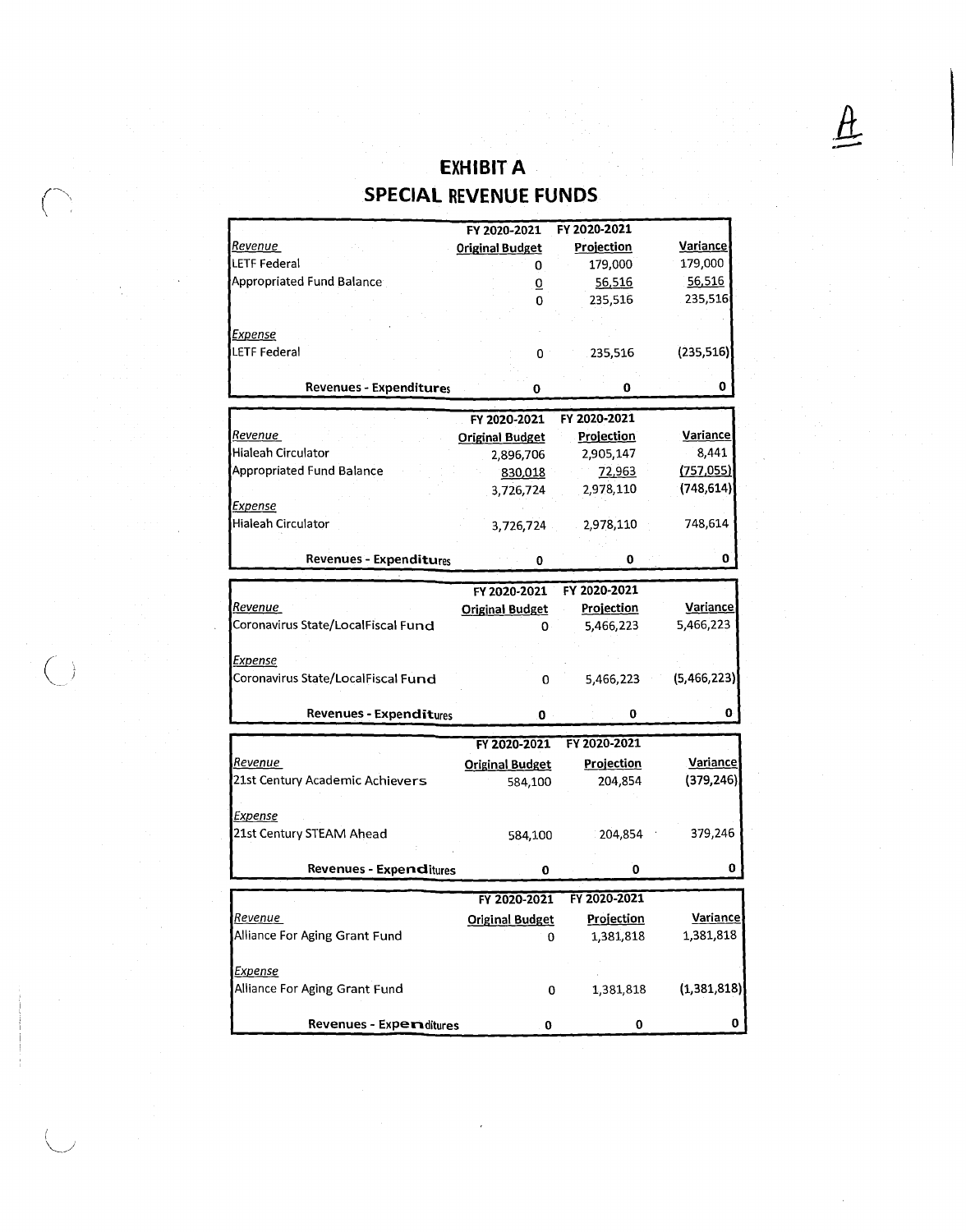## **EXHIBIT A**

A

## (~~ **SPECIAL REVENUE FUNDS**

|                                  | FY 2020-2021           | FY 2020-2021 |                 |
|----------------------------------|------------------------|--------------|-----------------|
| Revenue                          | <b>Original Budget</b> | Projection   | <b>Variance</b> |
| <b>Community Services Grant</b>  | 174,750                | 67,821       | (106,929)       |
| <b>Community Services Grant</b>  | 174.750                | 67,821       | 106,929         |
| <b>Revenues - Expenditures</b>   | 0                      | 0            | 0               |
|                                  | FY 2020-2021           | FY 2020-2021 |                 |
| Revenue                          | <b>Original Budget</b> | Projection   | Variance        |
| <b>Building</b>                  | 4,818,000              | 4,883,763    | 65,763          |
| <b>Appropriated Fund Balance</b> | 609,881                | 4,618,337    | 4,008,456       |
|                                  | 5,427,881              | 9,502,100    | 4,074,219       |
|                                  |                        |              |                 |
| Expense                          |                        |              |                 |
| Building                         | 5,427,881              | 4,883,763    | 544,118         |
| To Fund Balance                  | 0                      | 4,618,337    | (4,618,337)     |
|                                  | 5,427,881              | 9,502,100    | (4,074,219)     |
| <b>Revenues - Expenditures</b>   | 0                      | 0            | o               |
|                                  |                        |              |                 |
|                                  | FY 2020-2021           | FY 2020-2021 |                 |
|                                  | <b>Original Budget</b> | Projection   | <b>Variance</b> |
| <b>Revenue Total</b>             | 31,280,140             | 40,969,824   | 9,689,684       |
| <b>Expense Total</b>             | 31,280,140             | 40,969,824   | (9,689,684)     |
| <b>Revenues - Expenditures</b>   | 0                      |              |                 |

 $\bigcup_{i=1}^n$ 

 $\left(\quad\right)$ *".\_,./*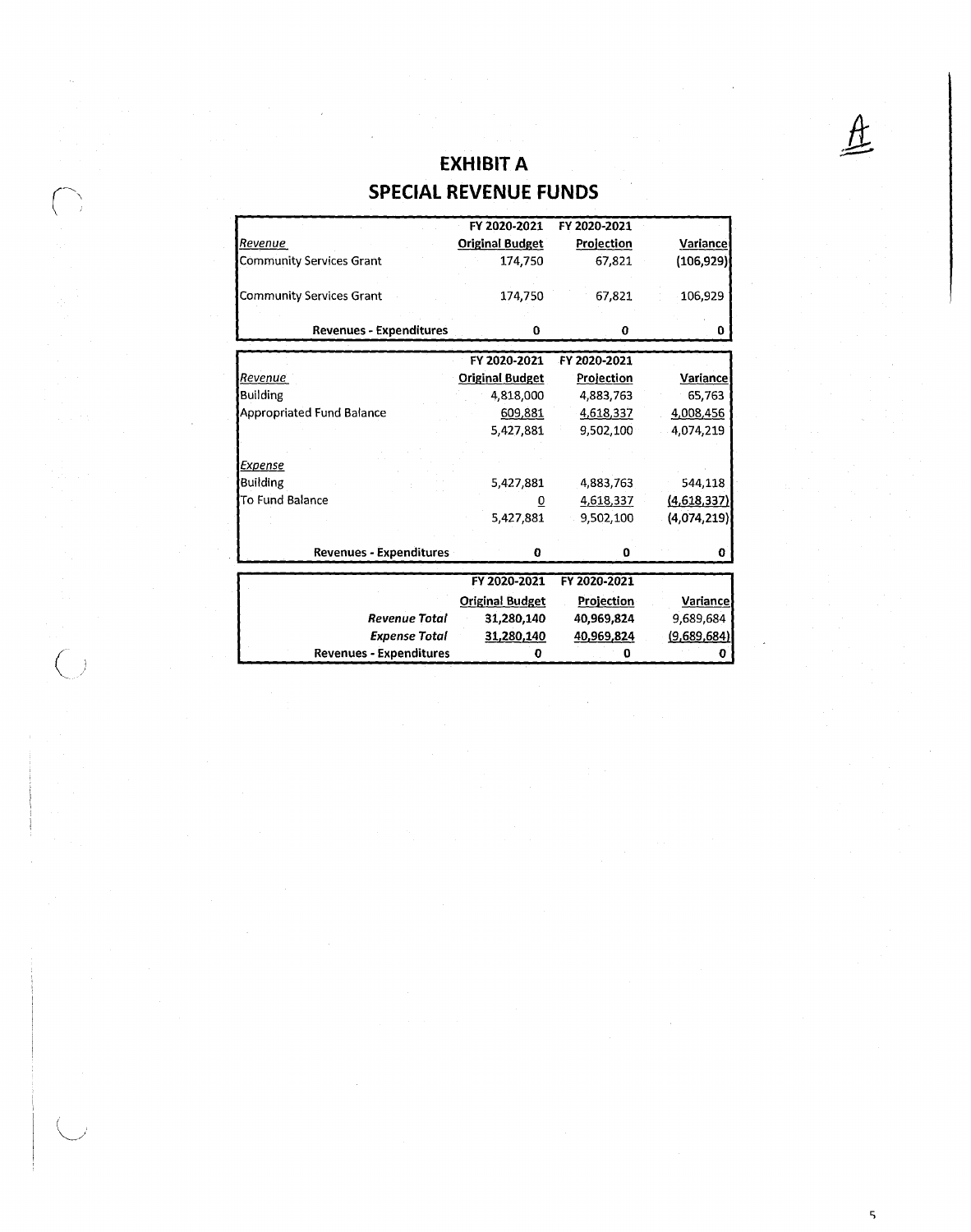| City of<br>City of Progress                        |                                                      |             |                                                                                                                                            | FY 2020 - 2021<br><b>SPECIAL REVENUE</b><br>Year End Line Item COMPLETED Budget Transfers<br>(April 1, 2021 - September 30, 2021) |                                                       |                          |                                   |                                                                                                                                                                                                                                               |
|----------------------------------------------------|------------------------------------------------------|-------------|--------------------------------------------------------------------------------------------------------------------------------------------|-----------------------------------------------------------------------------------------------------------------------------------|-------------------------------------------------------|--------------------------|-----------------------------------|-----------------------------------------------------------------------------------------------------------------------------------------------------------------------------------------------------------------------------------------------|
| <b>JEPARTMENT NAME</b>                             | <b>FUND</b><br>TYPE/<br><b>COST</b><br>CENTER POSTED | <b>DATE</b> | <b>ACCOUNT DESCRIPTION</b>                                                                                                                 | <b>TOTAL</b><br><b>DEPARTMENT</b><br><b>BUDGET</b>                                                                                | <b>ADJUSTMENT</b><br><b>AMOUNT</b>                    | PRECENT<br><b>CHANGE</b> | <b>TRANSFERRED</b><br><b>FROM</b> | <b>COMMENTS</b>                                                                                                                                                                                                                               |
| COMMUNITY DEVELOPMENT<br><b>3LOCK GRANT (CDBG)</b> | SR (103)                                             |             | 6/24/2021 ECS Therapeutics Enrichment<br><b>ECS Senior Enrichment Program</b><br>ECS Step Ahead Social Enrichment<br>Miscellaneous Expense |                                                                                                                                   | (1, 850.00)<br>(11,460.10)<br>(1,850.00)<br>15,160.10 |                          | <b>Operating Expenses</b>         | To Fund Equipment Purchase                                                                                                                                                                                                                    |
|                                                    |                                                      |             | <b>SUB-TOTAL</b><br>a a shekarar 2007.                                                                                                     | \$0.00<br>TA MARINA                                                                                                               | $-50.00$                                              | $0.00\%$                 |                                   |                                                                                                                                                                                                                                               |
| <b>LETF-STATE FUND</b>                             | SR (105)                                             |             | 6/29/2021 Capital Outlay - Equipment<br>Capital Outlay - Vehicles                                                                          |                                                                                                                                   | (31,609.00)<br>31,609.00                              |                          | <b>Operating Expenses</b>         | Council Approved Budget Transfer<br>on 04.27.2021, Item "J", to Fund the Purchase of<br>Twelve(12) Chevrolet Silverado's to Replenish the<br>Fleet of Vehicles on the Road Since 2008 and<br>2009. The Total is \$296,544.00.                 |
| المناصبات                                          |                                                      |             | <b>SUB-TOTAL</b>                                                                                                                           | \$0.00                                                                                                                            | \$0,00                                                | $0.00\%$                 |                                   |                                                                                                                                                                                                                                               |
|                                                    |                                                      |             | 6/29/2021 Contingency Reserve<br>Capital Outlay - Equipment                                                                                |                                                                                                                                   | (36,945.00)<br>36,945.00                              |                          | <b>Operating Expenses</b>         | Council Approved Budget Transfer<br>on 06.22.2021, Item "D", to Fund the Purchase<br>of Battery-Powered Hydraulic Extrication Tools for<br>the Fire Department                                                                                |
|                                                    |                                                      |             | 6/29/2021 Contingency Reserve<br>Capital Outlay - Equipment                                                                                |                                                                                                                                   | (37,920.00)<br>37,920.00                              |                          |                                   | Council Approved Budget Transfer<br>on 06.22.2021, Item "E", to Fund the Purchase<br>of New Firefighting Supply and Attack Hose for all<br>8 Fire Stations and Training Division.                                                             |
| <b>FIRE PREVENTION FUND</b>                        | SR (108)                                             |             | 6/17/2021 Contingency Reserve<br>Capital Outlay - Building                                                                                 |                                                                                                                                   | (2,000:00)<br>2,000.00                                |                          | <b>Capital Expenses</b>           | To Fund Fire Station Water Meter Connection                                                                                                                                                                                                   |
|                                                    |                                                      |             | 6/9/2021 Contingency Reserve<br>Travel & Per Diem                                                                                          |                                                                                                                                   | (3,500.00)<br>3,500.00                                |                          |                                   | To Fund Travel in Fire Prevention                                                                                                                                                                                                             |
| etti kohekter                                      |                                                      |             | 5/27/2021 Contingency Reserve<br>Capital Outlay - Building<br><b>SUB-TOTAL 52,006,842,00</b>                                               |                                                                                                                                   | (17, 975.00)<br>17,975.00<br>\$0.00                   |                          | $0.00\%$ . The set of $\sim$      | Council Approved Budget Transfer<br>on 05.22.2021, Item "CC", to Fund Fire Prevention<br>Portion of New Modular Fire Station #9-Annex<br>Paving and Drainage/Electrical and Site<br>Lightening/ Utilities. The total cost was<br>\$243,614.00 |

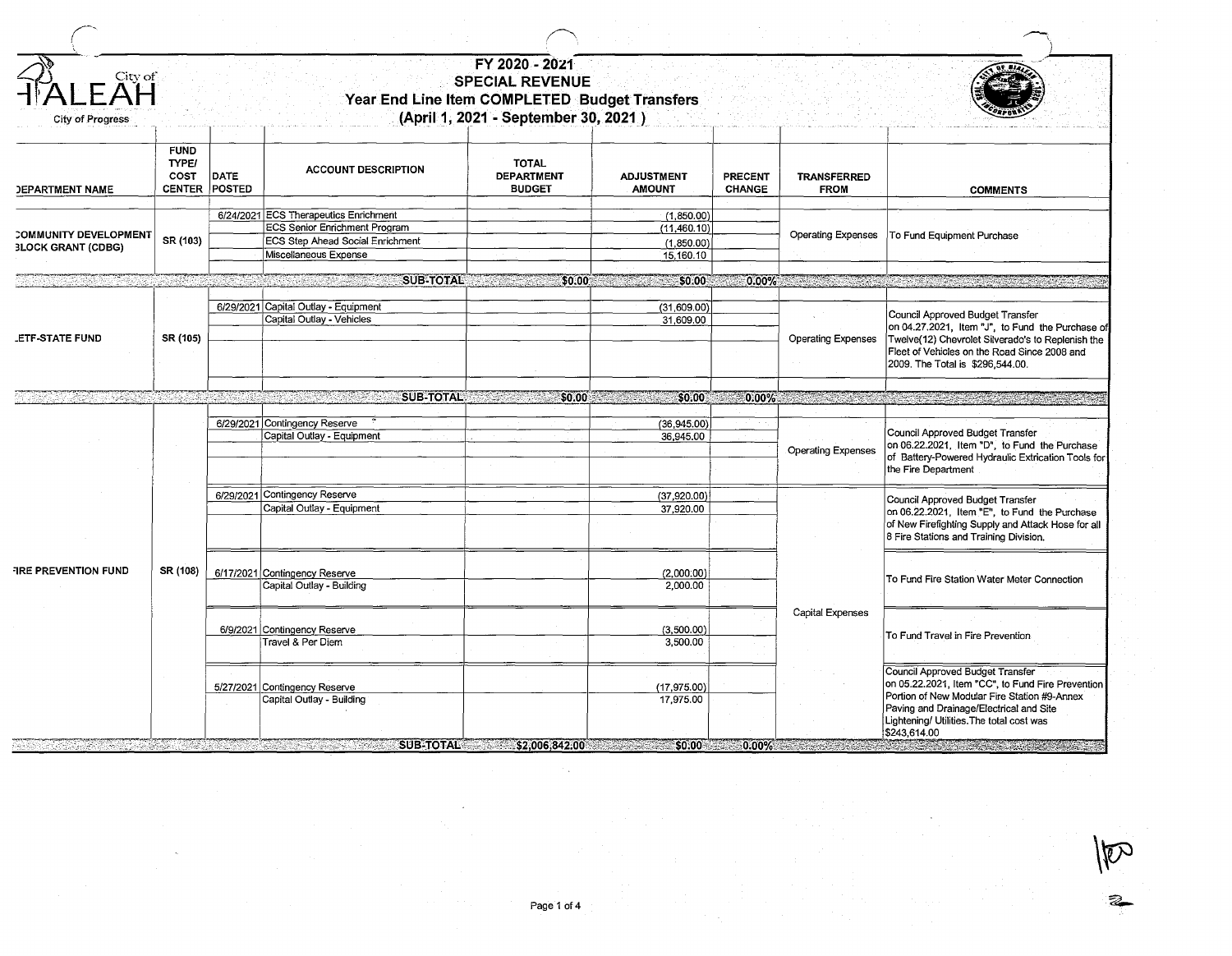| City of<br><b>City of Progress</b> |                              |                              |                                                                                                     | FY 2020 - 2021<br><b>SPECIAL REVENUE</b><br>Year End Line Item COMPLETED Budget Transfers<br>(April 1, 2021 - September 30, 2021) |                                      |                                 |                                   |                                                                                                                                                                                                                                                                    |  |
|------------------------------------|------------------------------|------------------------------|-----------------------------------------------------------------------------------------------------|-----------------------------------------------------------------------------------------------------------------------------------|--------------------------------------|---------------------------------|-----------------------------------|--------------------------------------------------------------------------------------------------------------------------------------------------------------------------------------------------------------------------------------------------------------------|--|
| <b>EPARTMENT NAME</b>              | <b>FUND</b><br>TYPE/<br>COST | DATE<br><b>CENTER POSTED</b> | <b>ACCOUNT DESCRIPTION</b>                                                                          | <b>TOTAL</b><br><b>DEPARTMENT</b><br><b>BUDGET</b>                                                                                | <b>ADJUSTMENT</b><br><b>AMOUNT</b>   | <b>PRECENT</b><br><b>CHANGE</b> | <b>TRANSFERRED</b><br><b>FROM</b> | <b>COMMENTS</b>                                                                                                                                                                                                                                                    |  |
|                                    |                              |                              | 08/18/21 Professional Services - Medical<br>Fuel & Lubricants                                       |                                                                                                                                   | (45,000.00)<br>45,000.00             |                                 |                                   | To Fund Increases in Fuel Costs                                                                                                                                                                                                                                    |  |
|                                    |                              |                              | 6/16/2021 Professional Services - Medical<br>Uniform and Clothing Allowance                         |                                                                                                                                   | (6,000.00)<br>6,000.00               |                                 |                                   | Council Approved Budget Transfer<br>on 06.08.2021, Item "H", to Fund the Purchase of<br>Tactical BDU Pants and Class-A dress Hats for<br>the New Fire Recruits Class, Fire Personnel and<br>Newly Promoted Personnel in the Fire<br>Department.                    |  |
|                                    |                              |                              | 6/9/2021 Professional Services - Medical<br>Professional Services<br>Repair & Maintenance-Building  |                                                                                                                                   | (47,000.00)<br>2,000.00<br>45,000.00 |                                 |                                   |                                                                                                                                                                                                                                                                    |  |
| <b>RE RESCUE</b>                   | SR (109)                     |                              | 5/27/2021 Professional Services - Medical                                                           |                                                                                                                                   | (15,000.00)                          |                                 | <b>Operating Expenses</b>         | Council Approved Budget Transfer<br>on 05.25.2021, Item "DD", to Fund the Purchase                                                                                                                                                                                 |  |
|                                    |                              |                              | Uniform and Clothing Allowance                                                                      |                                                                                                                                   | 15,000.00                            |                                 |                                   | of Class-A Dress Suits and Uniforms for the New<br>Fire Recruits Class, Fire Personnel and Newly<br>Promoted Personnel in the Fire Department.                                                                                                                     |  |
|                                    |                              |                              | 5/27/2021 Professional Services - Medical<br>Capital Outlay - Equipment                             |                                                                                                                                   | (32,000.00)<br>32,000.00             |                                 |                                   | Council Approved Budget Transfer<br>on 05.25.2021, Item "EE", to Fund the Purchase<br>of New Globe Bunker Gear, Fire Boots, Fire<br>Gloves & Fire Hoods for the New Fire Recruits<br>Class, Fire Personnel and Newly Promoted<br>Personnel in the Fire Department. |  |
|                                    |                              |                              |                                                                                                     | SUB-TOTAL \$5,819,687.00                                                                                                          | \$0.00                               | 0.00%                           |                                   | the contract of the contract of the contract of the contract of the contract of the contract of the contract of                                                                                                                                                    |  |
|                                    |                              |                              | 9/30/2021 Capital Outlay-Vehicles<br>Capital Outlay - Infrastructure                                |                                                                                                                                   | (67, 372.00)<br>67,372.00            |                                 |                                   | To Fund O'Quinn Park Facility Re-roofing,<br>PO increase for Bucky Dent Softball Park Shade<br>System Work and Inventory Expense.                                                                                                                                  |  |
| <b>ARKS GRANT &amp; IMPACT</b>     | SR (115)                     |                              | 9/13/2021 Capital Outlay-Equipment<br>Professional Services                                         |                                                                                                                                   | (5,945.00)<br>5,945.00               |                                 | <b>Operating Expenses</b>         | To Adjust for Additional Legal Services                                                                                                                                                                                                                            |  |
| EE FUND                            |                              |                              | 6/17/2021 Capital Outlay-Equipment<br>Professional Services                                         |                                                                                                                                   | (42,950.00)<br>42,950.00             |                                 |                                   | To adjust for Negative Encumbrances and<br>Legal Services                                                                                                                                                                                                          |  |
|                                    |                              |                              | 4/30/2021 Capital Outlay-Equipment<br>Capital Outlay-Vehicles                                       |                                                                                                                                   | (602, 490.00)<br>602,490.00          |                                 |                                   | To Off-set the Cost of Vehicles Purchased in FY<br>2020 for \$379,979 but Received in FY 2021. In<br>Addition \$222, 511 is Requested for Future<br>Vehicle Purchase                                                                                               |  |
|                                    |                              |                              | <b>SUB-TOTAL</b>                                                                                    | \$3,062,442,00                                                                                                                    | \$0.00<br>a Britanni                 | $0.00\%$                        |                                   |                                                                                                                                                                                                                                                                    |  |
|                                    |                              |                              | 5/19/2021 Regular Salaries<br>Part-time Salaries                                                    |                                                                                                                                   | (1.328.00)<br>(53,845.00)            |                                 |                                   |                                                                                                                                                                                                                                                                    |  |
| <b>CHILDREN'S TRUST FUND</b>       | SR (116)                     |                              | FICA-Taxes<br>Employer Retirement Contribution- ERS Plan<br>Employer Retirement Contribution-401(a) |                                                                                                                                   | (4,221.00)<br>$\sim 100$<br>(92.00)  |                                 | <b>Personnel Expenses</b>         | Budget Transfer to Align Accounts With Approved<br><b>Budget Amendment</b>                                                                                                                                                                                         |  |
|                                    |                              |                              | Health Insurance-HMO Plan                                                                           |                                                                                                                                   | (4,227.00)                           |                                 |                                   |                                                                                                                                                                                                                                                                    |  |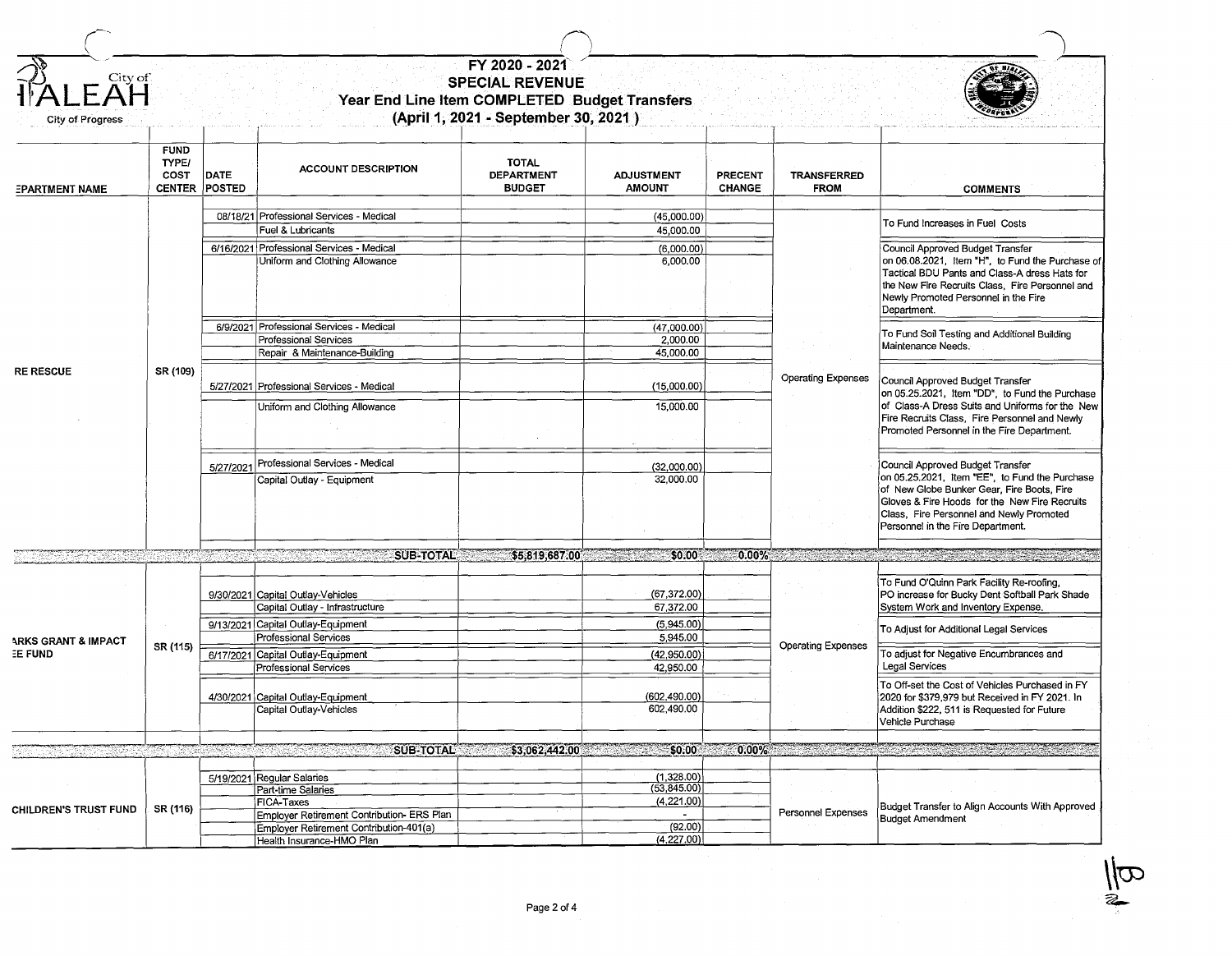| City<br>C               |
|-------------------------|
|                         |
| <b>City of Progress</b> |

## $\frac{1}{2}$  **FY 2020 - 2021 PECIAL REVENUE**<br>Year End Line Item COMPLETED Budget Transfers **(April 1, 2021 - September 30, 2021** )



| <b>EPARTMENT NAME</b>                       | <b>FUND</b><br><b>TYPE/</b><br>COST<br><b>CENTER</b> | <b>DATE</b><br>POSTED | <b>ACCOUNT DESCRIPTION</b><br>Professional Services                | <b>TOTAL</b><br><b>DEPARTMENT</b><br><b>BUDGET</b> | <b>ADJUSTMENT</b><br><b>AMOUNT</b><br>6,000.00 | <b>PRECENT</b><br><b>CHANGE</b> | TRANSFERRED<br><b>FROM</b>                                                                                                                                                                                                                                                                                                                                    | <b>COMMENTS</b>                                                                                                                                                                                                               |
|---------------------------------------------|------------------------------------------------------|-----------------------|--------------------------------------------------------------------|----------------------------------------------------|------------------------------------------------|---------------------------------|---------------------------------------------------------------------------------------------------------------------------------------------------------------------------------------------------------------------------------------------------------------------------------------------------------------------------------------------------------------|-------------------------------------------------------------------------------------------------------------------------------------------------------------------------------------------------------------------------------|
| :ONTINUED)<br>HILDREN'S TRUST FUND          | SR (116)                                             |                       | <b>Contractual Services</b>                                        |                                                    |                                                |                                 |                                                                                                                                                                                                                                                                                                                                                               |                                                                                                                                                                                                                               |
|                                             |                                                      |                       | 05/19/21 Other Charges - Education                                 |                                                    | (38, 755.00)                                   |                                 |                                                                                                                                                                                                                                                                                                                                                               | Budget Transfer to Align Accounts With Approved                                                                                                                                                                               |
|                                             |                                                      |                       | Training & Education                                               |                                                    |                                                |                                 | Personnel Expenses                                                                                                                                                                                                                                                                                                                                            | <b>Budget Amendment</b>                                                                                                                                                                                                       |
|                                             |                                                      |                       | Program Expenses                                                   |                                                    | 7,448.00                                       |                                 |                                                                                                                                                                                                                                                                                                                                                               |                                                                                                                                                                                                                               |
|                                             |                                                      |                       | Cost Allocation                                                    |                                                    | 89,020.00                                      |                                 |                                                                                                                                                                                                                                                                                                                                                               |                                                                                                                                                                                                                               |
|                                             |                                                      |                       |                                                                    |                                                    |                                                |                                 |                                                                                                                                                                                                                                                                                                                                                               |                                                                                                                                                                                                                               |
| h en h                                      |                                                      |                       | <b>SUB-TOTAL</b>                                                   | \$938,290.00                                       | \$0.00<br>CAN TACAR                            | $0.00\%$                        | <b>THE CONTRACTOR</b>                                                                                                                                                                                                                                                                                                                                         |                                                                                                                                                                                                                               |
|                                             |                                                      |                       |                                                                    |                                                    |                                                |                                 |                                                                                                                                                                                                                                                                                                                                                               |                                                                                                                                                                                                                               |
|                                             |                                                      |                       | 9/23/2021 Utility-Electricity (Streets Lights)                     |                                                    | (30,600.00)                                    |                                 |                                                                                                                                                                                                                                                                                                                                                               |                                                                                                                                                                                                                               |
|                                             |                                                      |                       | Capital Outlay - Infrastructure                                    |                                                    | 30,600.00                                      |                                 |                                                                                                                                                                                                                                                                                                                                                               | To Fund Concrete Pads for the Bus Benches                                                                                                                                                                                     |
| <b>ITT SURTAX -</b>                         |                                                      |                       |                                                                    |                                                    |                                                |                                 |                                                                                                                                                                                                                                                                                                                                                               |                                                                                                                                                                                                                               |
| <b>RANPORTATION</b>                         | SR(120)                                              |                       | 5/27/2021 Capital Outlay - Roadway Resurface                       |                                                    | (32,000.00)                                    |                                 | <b>Operating Expenses</b>                                                                                                                                                                                                                                                                                                                                     | Council Approved Budget Transfer                                                                                                                                                                                              |
|                                             |                                                      |                       | Repair & Maintenance-Sidewalk                                      |                                                    | 32,000.00                                      |                                 |                                                                                                                                                                                                                                                                                                                                                               | on 05.25.2021, Item "Z", to Continue the                                                                                                                                                                                      |
|                                             |                                                      |                       |                                                                    |                                                    |                                                |                                 |                                                                                                                                                                                                                                                                                                                                                               | Removal and Replacement of Damaged                                                                                                                                                                                            |
|                                             |                                                      |                       |                                                                    |                                                    |                                                |                                 |                                                                                                                                                                                                                                                                                                                                                               | Sidewalks, Curbs, and Gutters                                                                                                                                                                                                 |
| 1930                                        |                                                      |                       | <b>SUB-TOTAL</b>                                                   | \$4,000,000.00                                     | \$0.00                                         | 0.00%                           | $\label{eq:1} \frac{1}{2} \sum_{i=1}^n \frac{1}{2} \sum_{j=1}^n \frac{1}{2} \sum_{j=1}^n \frac{1}{2} \sum_{j=1}^n \frac{1}{2} \sum_{j=1}^n \frac{1}{2} \sum_{j=1}^n \frac{1}{2} \sum_{j=1}^n \frac{1}{2} \sum_{j=1}^n \frac{1}{2} \sum_{j=1}^n \frac{1}{2} \sum_{j=1}^n \frac{1}{2} \sum_{j=1}^n \frac{1}{2} \sum_{j=1}^n \frac{1}{2} \sum_{j=1}^n \frac{1}{$ |                                                                                                                                                                                                                               |
|                                             |                                                      |                       |                                                                    |                                                    |                                                |                                 |                                                                                                                                                                                                                                                                                                                                                               |                                                                                                                                                                                                                               |
|                                             |                                                      |                       | 9/23/2021 Publications/Memberships                                 |                                                    | (8,000.00)                                     |                                 |                                                                                                                                                                                                                                                                                                                                                               |                                                                                                                                                                                                                               |
| POLICE GRANT FUND                           | SR(121)                                              |                       | Capital Outlay - Infrastructure                                    |                                                    | 8.000.00                                       |                                 | Operating Expenses                                                                                                                                                                                                                                                                                                                                            | To Revise the USSS Accounts Budgets                                                                                                                                                                                           |
|                                             |                                                      |                       |                                                                    |                                                    |                                                |                                 |                                                                                                                                                                                                                                                                                                                                                               |                                                                                                                                                                                                                               |
|                                             |                                                      |                       | <b>SUB-TOTAL</b><br><u> Maria Maria Manda</u>                      | \$291,932.00                                       | \$0.00                                         | 0.00%                           |                                                                                                                                                                                                                                                                                                                                                               |                                                                                                                                                                                                                               |
|                                             |                                                      |                       |                                                                    |                                                    |                                                |                                 |                                                                                                                                                                                                                                                                                                                                                               |                                                                                                                                                                                                                               |
|                                             |                                                      |                       | 8/19/2021 SHIP Multi-Year Fund                                     |                                                    | (989, 606.68)                                  |                                 |                                                                                                                                                                                                                                                                                                                                                               |                                                                                                                                                                                                                               |
|                                             |                                                      |                       | Administration                                                     |                                                    | 114,284.70                                     |                                 |                                                                                                                                                                                                                                                                                                                                                               |                                                                                                                                                                                                                               |
|                                             |                                                      |                       | SHIP Rental Assistance                                             |                                                    | 41,918.48                                      |                                 | <b>Operating Expenses</b>                                                                                                                                                                                                                                                                                                                                     |                                                                                                                                                                                                                               |
|                                             |                                                      |                       | SHIP Armenteros Case                                               |                                                    | 118,027.50                                     |                                 |                                                                                                                                                                                                                                                                                                                                                               |                                                                                                                                                                                                                               |
| STATE HOUSING INITIATIVE                    | SR (123)                                             |                       | <b>SHIP Vizcaino Case</b>                                          |                                                    | 118,219.00                                     |                                 |                                                                                                                                                                                                                                                                                                                                                               | Revised Budget Transfer as Per Grant Director's                                                                                                                                                                               |
| PROGRAM FUND                                |                                                      |                       | SHIP Piedad Ramirez Case                                           |                                                    | 335,169.00                                     |                                 |                                                                                                                                                                                                                                                                                                                                                               | Request                                                                                                                                                                                                                       |
|                                             |                                                      |                       | SHIP Safe Home Miriam Sabatier                                     |                                                    | 61,988.00                                      |                                 |                                                                                                                                                                                                                                                                                                                                                               |                                                                                                                                                                                                                               |
|                                             |                                                      |                       | SHIP Karina Vallina Case                                           |                                                    | 100,000.00                                     |                                 |                                                                                                                                                                                                                                                                                                                                                               |                                                                                                                                                                                                                               |
|                                             |                                                      |                       | SHIP Violeta Garcia Case                                           |                                                    | 100,000.00                                     |                                 |                                                                                                                                                                                                                                                                                                                                                               |                                                                                                                                                                                                                               |
|                                             |                                                      |                       |                                                                    |                                                    |                                                |                                 |                                                                                                                                                                                                                                                                                                                                                               |                                                                                                                                                                                                                               |
|                                             |                                                      |                       | <b>SUB-TOTAL</b>                                                   | \$0.00                                             | (50.00)                                        | 0.00%                           |                                                                                                                                                                                                                                                                                                                                                               |                                                                                                                                                                                                                               |
|                                             |                                                      |                       | 7/24/2021 Regular Salaries                                         |                                                    | (5,000.00)                                     |                                 |                                                                                                                                                                                                                                                                                                                                                               | Council Approved Budget Transfer                                                                                                                                                                                              |
|                                             | SR(124)                                              |                       |                                                                    |                                                    |                                                |                                 | Personnel Expenses                                                                                                                                                                                                                                                                                                                                            | on 07.13.2021, Item "DD", to Fund the                                                                                                                                                                                         |
|                                             |                                                      |                       | Capital Outlay - Equipment                                         |                                                    |                                                |                                 |                                                                                                                                                                                                                                                                                                                                                               | Replacement of the Galaxy 3000 UPS Systems                                                                                                                                                                                    |
|                                             |                                                      |                       |                                                                    |                                                    |                                                |                                 | located at the 800 MHz Radio Tower                                                                                                                                                                                                                                                                                                                            |                                                                                                                                                                                                                               |
|                                             |                                                      |                       |                                                                    |                                                    |                                                |                                 |                                                                                                                                                                                                                                                                                                                                                               |                                                                                                                                                                                                                               |
|                                             |                                                      |                       |                                                                    |                                                    | 5,000.00                                       |                                 |                                                                                                                                                                                                                                                                                                                                                               |                                                                                                                                                                                                                               |
|                                             |                                                      |                       |                                                                    |                                                    |                                                |                                 |                                                                                                                                                                                                                                                                                                                                                               |                                                                                                                                                                                                                               |
| alik tanggal dala                           |                                                      |                       | <b>SUB-TOTAL</b>                                                   | \$5,427,881.00                                     | \$0.00                                         |                                 |                                                                                                                                                                                                                                                                                                                                                               | $0.00\%$ . The contract of the contract of the contract of the contract of the contract of the contract of the contract of the contract of the contract of the contract of the contract of the contract of the contract of th |
|                                             |                                                      |                       | 7/1/2021 Regular Salaries                                          |                                                    | (43,400.00)                                    |                                 |                                                                                                                                                                                                                                                                                                                                                               |                                                                                                                                                                                                                               |
|                                             |                                                      |                       | <b>Contractual Services</b>                                        |                                                    | 2,500,00                                       |                                 |                                                                                                                                                                                                                                                                                                                                                               |                                                                                                                                                                                                                               |
|                                             |                                                      |                       | Communications Services                                            |                                                    | 4,500.00                                       |                                 |                                                                                                                                                                                                                                                                                                                                                               |                                                                                                                                                                                                                               |
|                                             |                                                      |                       | Repair & Maintenance - Building                                    |                                                    | 1,800.00                                       |                                 |                                                                                                                                                                                                                                                                                                                                                               | To Increase Budget for Services to Address                                                                                                                                                                                    |
|                                             | SR(125)                                              |                       | Repair & Maintenance - 57 Units                                    |                                                    | 9,500.00                                       |                                 | Personnel Expenses                                                                                                                                                                                                                                                                                                                                            | Current and Future Facility Repair Needs                                                                                                                                                                                      |
|                                             |                                                      |                       | Repair & Maintenance - 32B Units                                   |                                                    | 8,300.00                                       |                                 |                                                                                                                                                                                                                                                                                                                                                               |                                                                                                                                                                                                                               |
| E-911 WIRELESS<br><b>AFFORDABLE HOUSING</b> |                                                      |                       | Repair & Maintenance - 18 Units<br>Repair & Maintenance - 33 Units |                                                    | 6,800.00<br>9,000.00                           |                                 |                                                                                                                                                                                                                                                                                                                                                               |                                                                                                                                                                                                                               |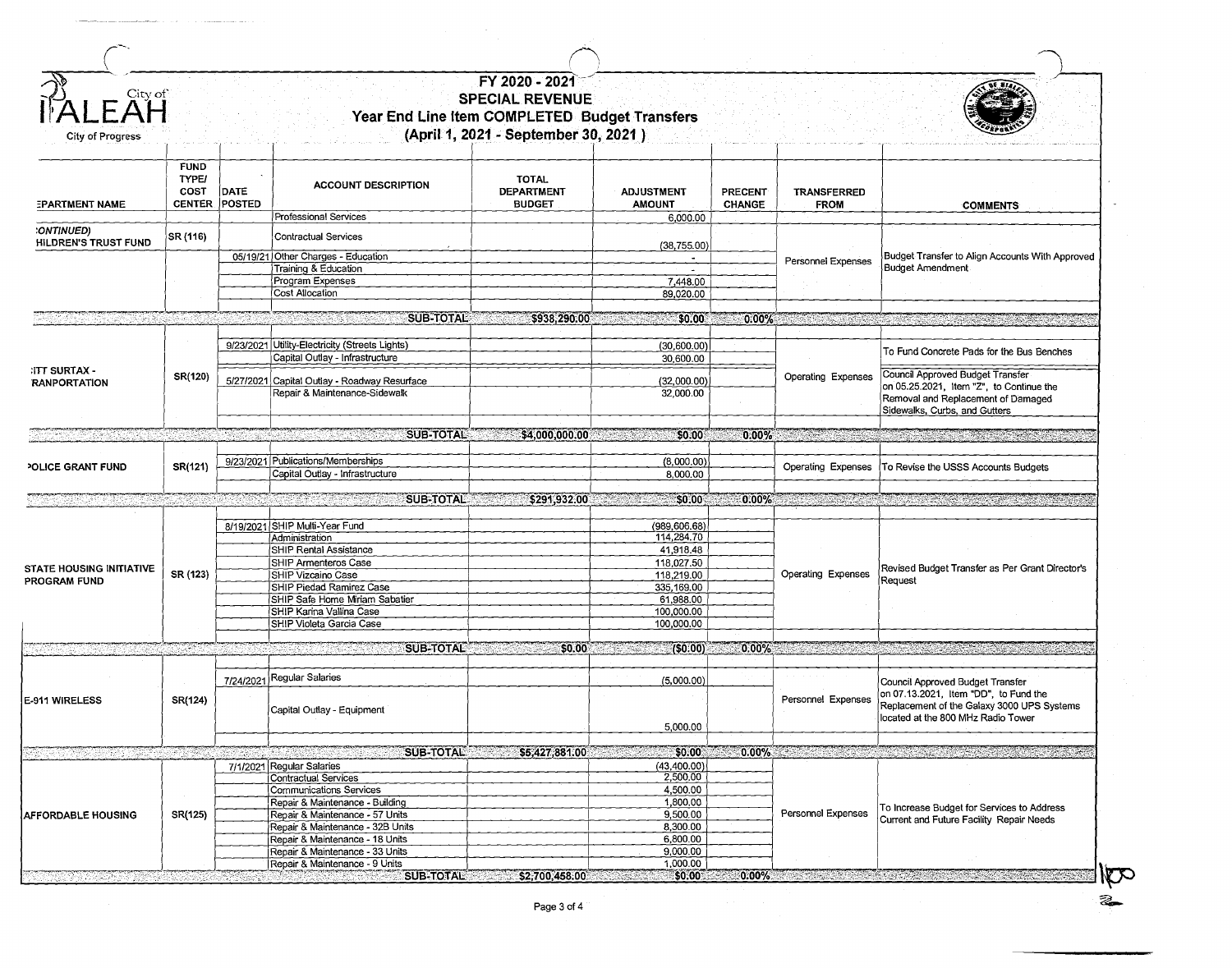| City of<br>City of Progress                                                                                          |                                               |                |                                                                                                                                                                                                                                | FY 2020 - 2021<br><b>SPECIAL REVENUE</b><br>Year End Line Item COMPLETED Budget Transfers<br>(April 1, 2021 - September 30, 2021) |                                                                              |                          |                                          |                                                                                                                                                                                                                               |
|----------------------------------------------------------------------------------------------------------------------|-----------------------------------------------|----------------|--------------------------------------------------------------------------------------------------------------------------------------------------------------------------------------------------------------------------------|-----------------------------------------------------------------------------------------------------------------------------------|------------------------------------------------------------------------------|--------------------------|------------------------------------------|-------------------------------------------------------------------------------------------------------------------------------------------------------------------------------------------------------------------------------|
| <b>JEPARTMENT NAME</b>                                                                                               | <b>FUND</b><br>TYPE/<br>COST<br><b>CENTER</b> | DATE<br>POSTED | <b>ACCOUNT DESCRIPTION</b>                                                                                                                                                                                                     | <b>TOTAL</b><br><b>DEPARTMENT</b><br><b>BUDGET</b>                                                                                | <b>ADJUSTMENT</b><br><b>AMOUNT</b>                                           | PRECENT<br><b>CHANGE</b> | TRANSFERRED<br><b>FROM</b>               | <b>COMMENTS</b>                                                                                                                                                                                                               |
| <b>CHILDREN'S TRUST- STEP</b><br><b>AHEAD FUND</b>                                                                   | SR (126)                                      |                | 6/17/2021 Contractual Services<br>Part-Time Salaries<br>FICA - Taxes<br>Program Expenses<br>Cost Allocation                                                                                                                    |                                                                                                                                   | (30, 244.00)<br>6,423.00<br>491.00<br>3,000.00<br>20,330.00                  |                          | Personnel Expenses                       | To Adjust Budget as per Approved Budget<br>Amendment                                                                                                                                                                          |
| <u> Parti de la provincia del control de la provincia del control de la provincia del control de la provincia de</u> |                                               |                | <b>SUB-TOTAL 5375.000.00</b>                                                                                                                                                                                                   |                                                                                                                                   | \$0.00                                                                       |                          |                                          | $0.00\%$ . The contract of the contract of the contract of the contract of the contract of the contract of the contract of the contract of the contract of the contract of the contract of the contract of the contract of th |
| <b>COMMUNITY SERVICES</b><br><b>FUND</b>                                                                             | SR(138)                                       |                | 7/26/2021 Therapeutics Program - CDBG-HUD<br>OT Salaries-Therapeutics Enrichment Program<br><b>FICA - Taxes</b><br>Therapeutics Program - CDBG-HUD<br>Senior Enrichment Program<br>STEP Ahead Social Enrichment Program (CDBG) |                                                                                                                                   | 15,160.00<br>(6,926.00)<br>(574.00)<br>5,650.00<br>(11,460.00)<br>(1,850.00) |                          | Operating Expenses/<br>Personnel Expense | To Reflect Approved Budget Amendment Between<br>Parties for the Budget Period of 10.01.2020 to<br>09.30.2021                                                                                                                  |
|                                                                                                                      |                                               |                | 7/16/2021 Contractual Services - State Aid Grant<br>Capital Outlay - Equipment                                                                                                                                                 |                                                                                                                                   | (23, 671.20)<br>23.671.20                                                    |                          | <b>Operating Expenses</b>                | To Fund the Purchase of New Servers for JFK<br>Library and Five Other Branches as deemed<br>necessary by IT Department.                                                                                                       |
|                                                                                                                      |                                               |                |                                                                                                                                                                                                                                |                                                                                                                                   |                                                                              |                          |                                          |                                                                                                                                                                                                                               |
| 49388888                                                                                                             |                                               |                | SUB-TOTAL<br>1202년 1월 1일 1월 1일 1일 1일 1일                                                                                                                                                                                        | \$174,750.00                                                                                                                      | SO <sub>2</sub> 00                                                           | $0.00\%$                 |                                          |                                                                                                                                                                                                                               |
| <b>BUILDING DIVISION</b>                                                                                             | SR(141)                                       |                | 8/14/2021 Part-Time Salaries<br>Capital Outlay - Equipment                                                                                                                                                                     |                                                                                                                                   | (15,000,00)<br>15,000.00                                                     |                          | Operating Expenses                       | To Fund Capital Equipment                                                                                                                                                                                                     |
|                                                                                                                      |                                               |                | 5/5/2021 Part-Time Salaries<br>Capital Outlay - Equipment                                                                                                                                                                      |                                                                                                                                   | (15,000.00)<br>15,000.00                                                     |                          |                                          |                                                                                                                                                                                                                               |
| <u> Tantar Tinggi</u>                                                                                                |                                               |                | SUB-TOTAL<br><u>e de la companya de la companya de la companya de la compa</u>                                                                                                                                                 | \$5,427,881.00                                                                                                                    | \$0.00                                                                       | $0.00\%$                 |                                          | 2008년 - 대한민국의 대한민국의 대한민국의 대한민국의 대한민국의 대한민국의 대한민국의 대한민국의 대한민국의 대한민국의 대한민국의 대한민국의 대한민국의 대한민국의 대한민국의 대한민국의 대한민국의 대                                                                                                               |
|                                                                                                                      |                                               |                |                                                                                                                                                                                                                                |                                                                                                                                   |                                                                              |                          |                                          |                                                                                                                                                                                                                               |
|                                                                                                                      |                                               |                | <b>GRAND TOTAL ALL FUNDS</b>                                                                                                                                                                                                   | \$30,225,163.00                                                                                                                   |                                                                              | $$0.00$ $$0.00\%$        |                                          |                                                                                                                                                                                                                               |

 $\sqrt{}$ 

~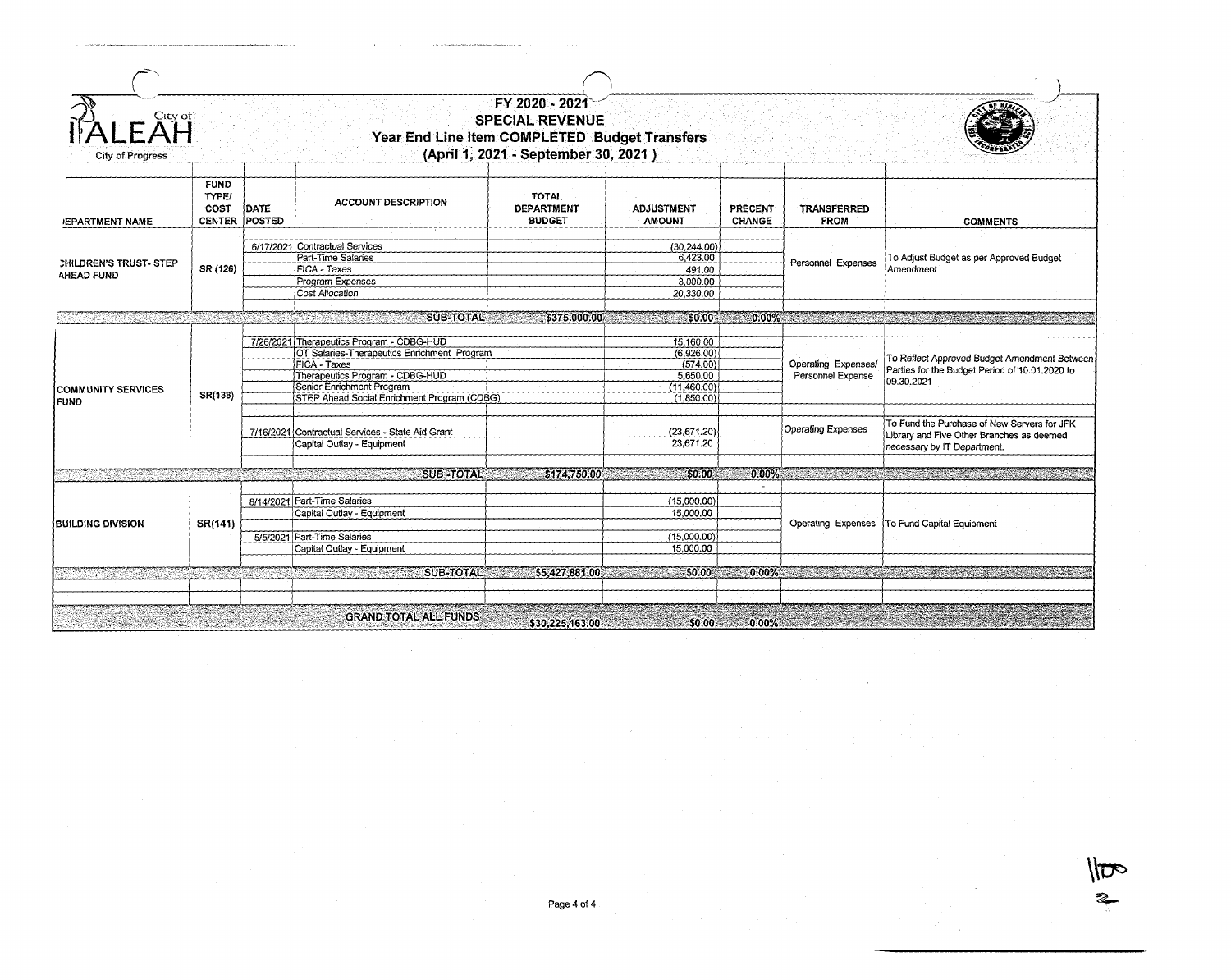| $F\overset{\text{City of}}{\mathsf{AH}}$<br>City of Progress |                                                   |                              | Year End COMPLETED Supplemental Appropriations<br>(April 1, 2021 - September 30, 2021) | FY 2020 - 2021<br><b>SPECIAL REVENUE</b>           |                                                               |                   |                       |                                                                                                                                                                                                                                                 |
|--------------------------------------------------------------|---------------------------------------------------|------------------------------|----------------------------------------------------------------------------------------|----------------------------------------------------|---------------------------------------------------------------|-------------------|-----------------------|-------------------------------------------------------------------------------------------------------------------------------------------------------------------------------------------------------------------------------------------------|
| <b>MENT NAME</b>                                             | <b>FUND TYPE</b>                                  | <b>DATE</b><br><b>POSTED</b> | <b>ACCOUNT DESCRIPTION</b>                                                             | <b>TOTAL</b><br><b>DEPARTMENT</b><br><b>BUDGET</b> | <b>ADJUSTMENT</b><br><b>AMOUNT</b>                            | PRECENT<br>CHANGE | <b>FUNDING SOURCE</b> | <b>PURPOSE</b>                                                                                                                                                                                                                                  |
|                                                              |                                                   | 9/10/2021                    | Appropriated Fund Balance<br>Capital Outlay - W.46th Street & W 17th<br>Court          |                                                    | (513, 170.83)<br>513,170.83                                   |                   |                       | To Fund Expenses as Approved on<br>Resolution 2019-096,08.13.19, Item "II"                                                                                                                                                                      |
|                                                              |                                                   | 8/20/2021                    | CDBG CV1- Cares Act<br>CDBG CV3-                                                       |                                                    | (3,533,102.00)<br>3,533,102.00                                |                   |                       | Council Approved Appropriation on<br>08/20/21, Item "H" Resolution 2021-100<br>Acceptance of CDBG CV3 Funds Issued to<br>the City Under the CARES Act* Submission<br>of a Substantial Amendment to the City's<br>2020 Program Year Action Plan. |
|                                                              |                                                   |                              | 7/30/2021 Appropriated Fund Balance<br>Fire Equipment<br>7/28/2021 CDBG CV1- Cares Act |                                                    | 563,147.00<br>(563, 147.00)<br>(1,666,196.00)<br>1,666,196.00 |                   |                       | Reversal Entry. Entered Twice.<br>Council Approved Resolution 2020-054 for<br><b>CARES Act</b>                                                                                                                                                  |
| UNITY DEVELOPMENT<br>(GRANT(CDBG) FUND                       | <b>SPECIAL</b><br><b>REVENUE</b><br>(SR)<br>(103) | 7/21/2021                    | CDBG CV1- Cares Act<br>Appropriated Fund Balance<br>Public Housing AED Project         |                                                    | (70,000.00)<br>70,000,00                                      |                   |                       | Mayor Approved Supplemental Appropriation<br>for FY21 CBDG Funding AED Project.                                                                                                                                                                 |
|                                                              |                                                   | 7/20/2021                    | Appropriated Fund Balance<br>Capital Outlay-Infrastructure- SE 2-4 St to 6-<br>8 Ave   |                                                    | (1,500,000.00)<br>1,500,000.00                                |                   | Revenue               | Council Approved Appropriation on 02.16.21<br>Item "H" for Engineering of Roadway &<br>Drainage Improvements along SE 2nd PL<br>and SE 3 PL from SE 6 to 7 Ave and SE 7 to<br>8 Ave.                                                            |
|                                                              |                                                   | 7/14/2021                    | Appropriated Fund Balance<br>Fire Equipment                                            |                                                    | (563, 147.00)<br>563,147.00                                   |                   |                       | Council Approved appropriation on 07.13.21<br>Item "L" to Purchase a 2021 Pierce Saber-<br>Fire Truck at the cost of \$563,147.00                                                                                                               |
|                                                              |                                                   |                              | 7/13/2021 Appropriated Fund Balance<br>Fire Equipment                                  |                                                    | (700,000.00)<br>700,000.00                                    |                   |                       | Council Approved Resolution 2021-084 for<br>the Purchase of Fire Equipment. Authorizing<br>the Submission of the Plan Amendment to<br>the US Dept. of Housing and HUD.                                                                          |
|                                                              |                                                   | 6/16/2021                    | Appropriated Fund Balance<br>Community Environment Initiative Program                  |                                                    | (148, 995.00)<br>148,995.00                                   |                   |                       | Council Approved Appropriation on 06.08.21<br>Item "L" for the Streets Dept. ITB No.2020/21-<br>3210-00-014 for Tree Canopy Restoration<br>Project Phase II.                                                                                    |

Page 1 of 8  $\overline{\mathscr{C}}$ 

 $\overline{\mathcal{M}}$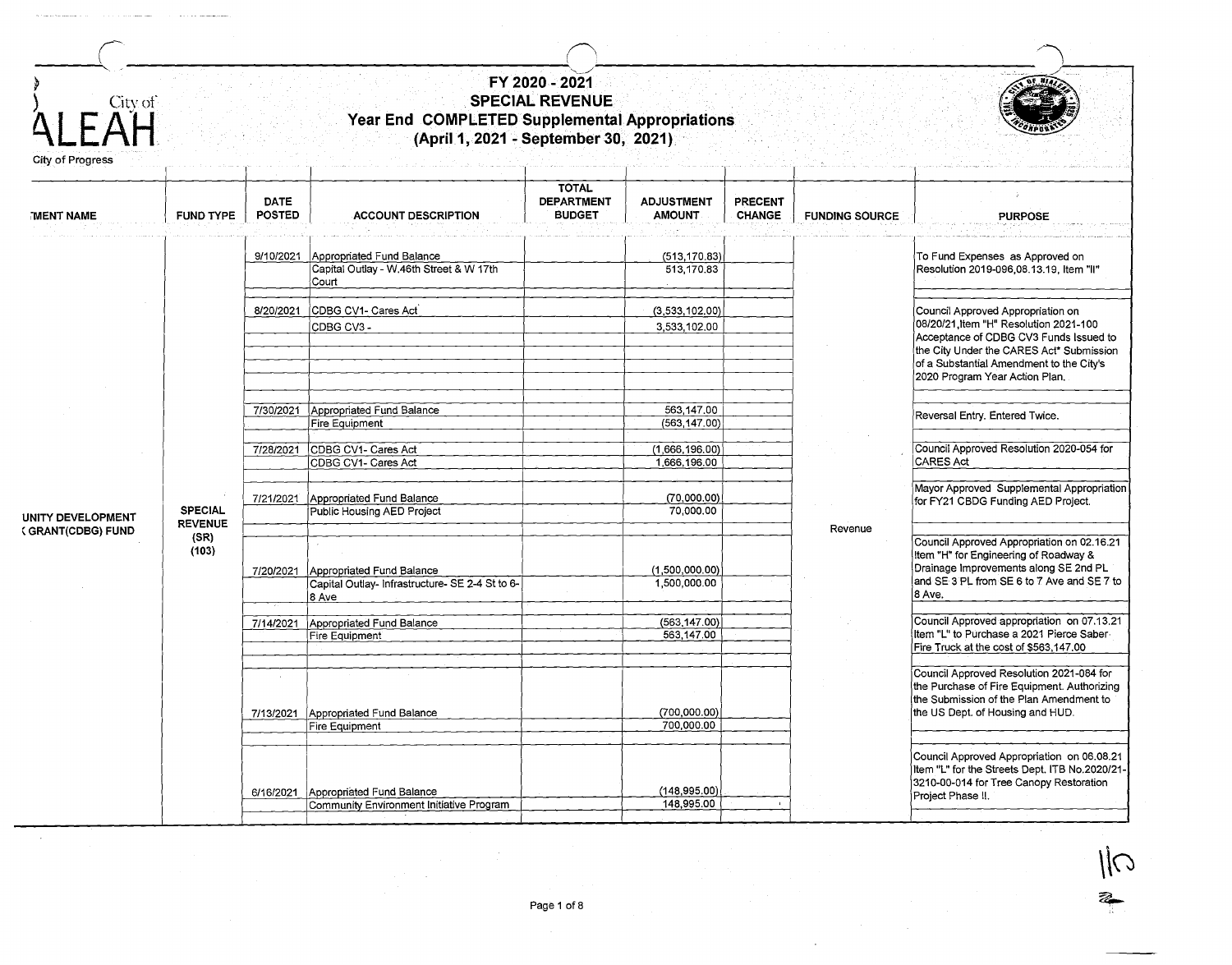| City of                                              |                                                   |                              | Year End COMPLETED Supplemental Appropriations<br>(April 1, 2021 - September 30, 2021)                                                                      | FY 2020 - 2021<br><b>SPECIAL REVENUE</b>           |                                                           |                                 |                       |                                                                                                                                                                                                                                                 |
|------------------------------------------------------|---------------------------------------------------|------------------------------|-------------------------------------------------------------------------------------------------------------------------------------------------------------|----------------------------------------------------|-----------------------------------------------------------|---------------------------------|-----------------------|-------------------------------------------------------------------------------------------------------------------------------------------------------------------------------------------------------------------------------------------------|
|                                                      | <b>FUND TYPE</b>                                  | <b>DATE</b><br><b>POSTED</b> | <b>ACCOUNT DESCRIPTION</b>                                                                                                                                  | <b>TOTAL</b><br><b>DEPARTMENT</b><br><b>BUDGET</b> | <b>ADJUSTMENT</b><br><b>AMOUNT</b>                        | <b>PRECENT</b><br><b>CHANGE</b> | <b>FUNDING SOURCE</b> | <b>PURPOSE</b>                                                                                                                                                                                                                                  |
| <b>INITY DEVELOPMENT</b><br><b>GRANT (CDBG) FUND</b> | <b>SPECIAL</b><br><b>REVENUE</b><br>(SR)<br>(103) |                              | 4/1/2021 Appropriated Fund Balance<br>Interim Emergency Conditions Fund<br>Capital Outlay-Building-Fire Station 9<br>Capital Outlay-Building-Fire Station 9 |                                                    | (150,000.00)<br>(100, 000.00)<br>150,000.00<br>100,000.00 |                                 | Revenue               | Resolution 2021-018 the Mayor & City<br>Council Approving Budget Amendments to<br>the City of Hialeah CBDG Program for Year<br>2020-2021 to Provide a Decrease in the<br>Allocation for the Interim Emergency<br>Condition Fund by \$250,000.00 |
|                                                      |                                                   |                              | <b>SUB-TOTAL</b>                                                                                                                                            | \$0.00                                             | \$8,381,463.83                                            | 100.00%                         |                       |                                                                                                                                                                                                                                                 |
| <b>IAZARD REDUCTION</b>                              | SR(104)                                           | 5/13/2021                    | Appropriated Fund Balance<br>Lead Grant Administration                                                                                                      |                                                    | (80,000.00)<br>80,000.00                                  |                                 | Revenue               | Council Approved on 05.11.21 Item "P" to<br>Award Civitas, LLC for the Provision of<br>Program Management Services for the City's<br>Lead Hazard Reduction Grant Program                                                                        |
|                                                      |                                                   | 9/23/2021                    | <b>SUB-TOTAL</b><br>Court Ordered Forfeitures<br>Rentals & Leases - Vehicles                                                                                | \$0.00                                             | \$0.00<br>(3,675.00)<br>3,675.00                          | 100.00%                         |                       | Supplemental Appropriation for LETF Fund<br>for Vehicle Expenses                                                                                                                                                                                |
|                                                      | SR(105)                                           | 9/13/2021                    | Court Ordered Forfeitures<br>Contractual Services<br>Rental & Leases- Vehicles                                                                              |                                                    | (22, 785.00)<br>15,093.00<br>7,692.00                     |                                 | Revenue               | Supplemental Appropriation for LETF Fund<br>Per Court Ordered Judgement                                                                                                                                                                         |
|                                                      |                                                   | 8/4/2021                     | Court Ordered Forfeitures<br>Capital Outlay- Equipment                                                                                                      |                                                    | (15,063.08)<br>15,063.08                                  |                                 |                       | Supplemental Appropriation for the LETF<br>Fund Per Court Ordered Judgement                                                                                                                                                                     |
| <b>INFORCEMENT TRUST</b>                             |                                                   | 7/13/2021                    | Court Ordered Forfeitures<br>Capital Outlay- Equipment                                                                                                      |                                                    | (24, 495.00)<br>24,495.00                                 |                                 |                       | Council Approved Appropriation on 07.13.21<br>Item "G" for Purchase of Drone Kit and<br>Accessories to Implement Advanced<br>Technology Projects.                                                                                               |
|                                                      |                                                   | 6/17/2021                    | Court Ordered Forfeitures<br>Capital Outlay - Equipment                                                                                                     |                                                    | (208, 291.00)<br>208,291.00                               |                                 |                       | Supplemental Appropriation for LETF Fund<br>for Court Ordered Judgements for Future<br>Expenses                                                                                                                                                 |
|                                                      |                                                   | 6/19/2021                    | Court Ordered Forfeitures<br>Capital Outlay- Equipment                                                                                                      |                                                    | (94,984.30)<br>94,984.30                                  |                                 |                       | Supplemental Appropriation for LETF Fund<br>for Court Ordered Judgements                                                                                                                                                                        |
|                                                      |                                                   | 4/16/2021                    | Court Ordered Forfeitures<br>Judgements & Fines-Equitable Distribution<br>Capital Outlay- Equipment                                                         |                                                    | (119, 883.00)<br>10,300.00<br>91,304.00                   |                                 |                       | Supplemental Appropriation for LETF Fund<br>for Court Ordered Judgements for Future<br><b>Expenses</b>                                                                                                                                          |
|                                                      |                                                   |                              | Capital Outlay- Vehicles                                                                                                                                    |                                                    | 18,279.00                                                 |                                 |                       |                                                                                                                                                                                                                                                 |

 $\overline{z}$  $\mathbb{R}^n$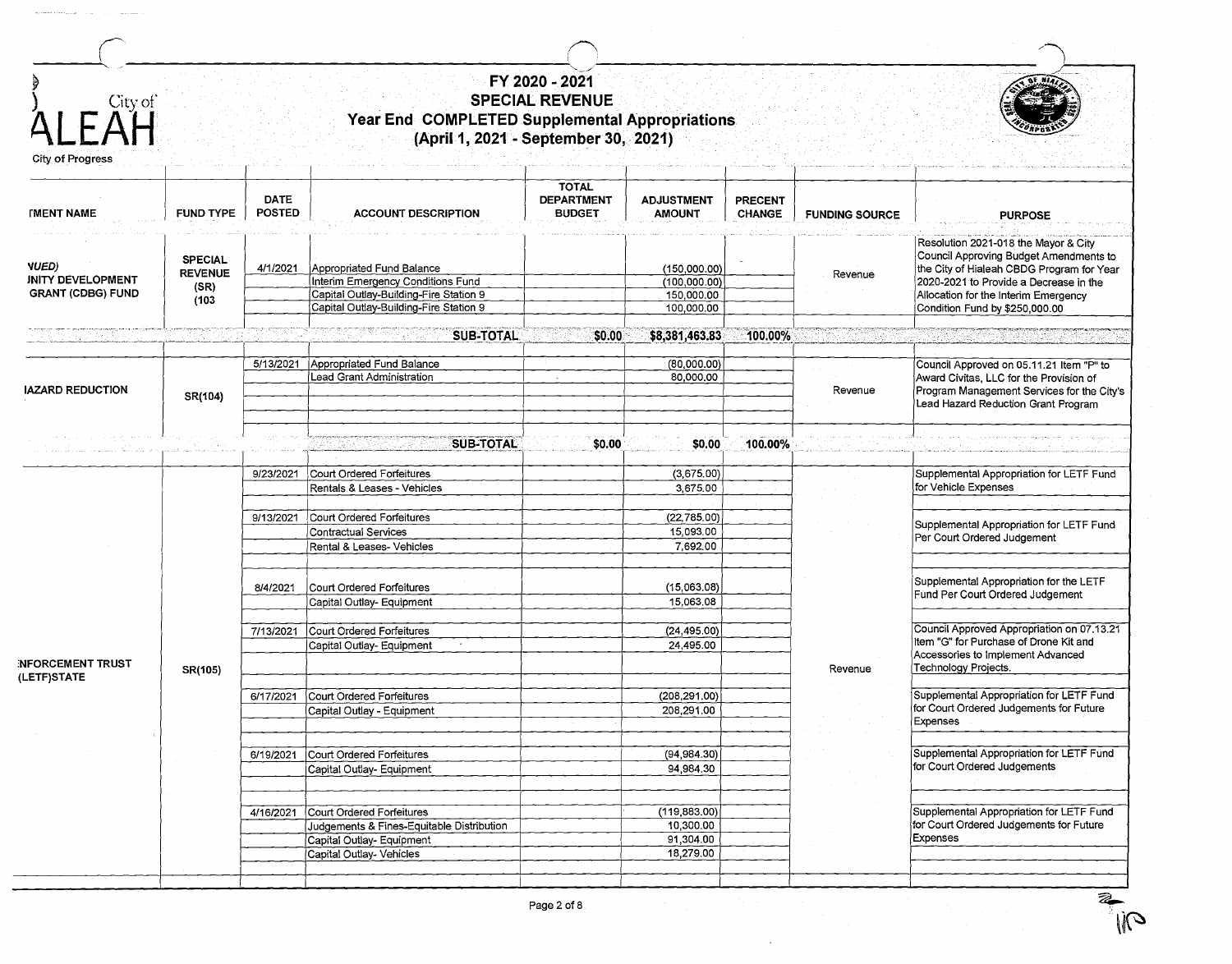| $E \overrightarrow{A} H$<br>City of Progress |                  |                              | Year End COMPLETED Supplemental Appropriations<br>(April 1, 2021 - September 30, 2021) | FY 2020 - 2021<br><b>SPECIAL REVENUE</b>           |                                    |                                 |                       |                                                                                                                                                                                           |
|----------------------------------------------|------------------|------------------------------|----------------------------------------------------------------------------------------|----------------------------------------------------|------------------------------------|---------------------------------|-----------------------|-------------------------------------------------------------------------------------------------------------------------------------------------------------------------------------------|
| <b>MENT NAME</b>                             | <b>FUND TYPE</b> | <b>DATE</b><br><b>POSTED</b> | <b>ACCOUNT DESCRIPTION</b>                                                             | <b>TOTAL</b><br><b>DEPARTMENT</b><br><b>BUDGET</b> | <b>ADJUSTMENT</b><br><b>AMOUNT</b> | <b>PRECENT</b><br><b>CHANGE</b> | <b>FUNDING SOURCE</b> | <b>PURPOSE</b>                                                                                                                                                                            |
| IUED)<br><b>FORCEMENT TRUST</b><br>ETF)STATE | SR(105)          | 4/12/2021                    | Court Ordered Forfeitures<br>Capital Outlay- Vehicles                                  |                                                    | (13, 570.32)<br>13,570.32          |                                 | Revenue               | Supplemental Appropriation for the LETF<br>Fund As Per Court Ordered Judgement                                                                                                            |
|                                              |                  |                              | <b>SUB-TOTAL</b>                                                                       | \$0.00                                             | \$502,746.70                       | 100.00%                         |                       |                                                                                                                                                                                           |
| <b>ENCY SOLUTIONS GRANT</b>                  |                  |                              | 9/30/2021 Grant Revenue (HUD)<br><b>ESG HMIS City</b>                                  |                                                    | (18,041.00)<br>18,041.00           |                                 |                       | To Correct Appropriation                                                                                                                                                                  |
|                                              | SR(107)          |                              | 8/17/2021 ESG CV1/CV2- CARES Act<br>ESG CV1/CV2- CARES Act                             |                                                    | (2,698,307.00)<br>2,698,307.00     |                                 | Revenue               | U.S. Housing and Urban Development (HUD)<br>requested Merger of two(2) Combined<br>Emergency Solutions Grant (ESG) CV1/CV2<br>Grants                                                      |
|                                              |                  | 6/29/2021                    | ESG CV1/CV2- CARES Act<br>ESG CV1/CV2- CARES Act                                       |                                                    | (829, 510.00)<br>829,510.00        |                                 |                       | Approved by Council on 04.28.20 Item "R"<br>Accepting a Grant Award from the U.S.Dept.<br>of Housing( HUD) Pursuant to the<br>Coronavirus Aid, Relief, and Economic<br>Security CARES Act |
|                                              |                  |                              |                                                                                        |                                                    |                                    |                                 |                       |                                                                                                                                                                                           |
|                                              |                  |                              | <b>SUB-TOTAL</b>                                                                       | \$0.00                                             | \$3,545,858.00                     | 100.00%                         |                       |                                                                                                                                                                                           |
|                                              | SR(108)          |                              | 8/30/2021 Appropriated Fund Balance<br>Capital Outlay- Building                        |                                                    | (156, 761, 00)<br>156,761.00       |                                 | Revenue               | Council Approved Appropriation on 08.24.21,<br>Item "O" for Approval to Award the Fire<br>Admin. Elevator Modernization to Mowrey                                                         |
| <b><i>REVENTION</i></b>                      |                  | 8/19/2021                    | Appropriated Fund Balance<br>Operating Supplies - Medical                              |                                                    | (338, 124.54)<br>338,124.54        |                                 |                       | Council Approved Appropriation on 08.10.21,<br>Item "S" to Fund X-series Advanced Manual<br>Monitor Defibrillator                                                                         |
|                                              |                  | 8/12/2021                    | Appropriated Fund Balance<br>Operating Supplies - Medical                              |                                                    | (16, 469.75)<br>16,469.75          |                                 |                       | Council Approved Appropriation on 08.10.21,<br>Item "U" to Fund 5 Zoll AED 3 Fully AED Fully<br>Automatic Package with PlusRX.                                                            |
|                                              |                  |                              |                                                                                        |                                                    |                                    |                                 |                       |                                                                                                                                                                                           |
|                                              |                  |                              | <b>SUB-TOTAL</b>                                                                       | \$2,006,842.00                                     | \$511,355.29                       | 25%                             |                       |                                                                                                                                                                                           |
| <b>ESCUE TRANSPORATION</b>                   | SR(109)          | 4/16/2021                    | Appropriation Fund<br>Capital Outlay- Vehicles                                         |                                                    | (103, 229.00)<br>103,229.00        |                                 | Revenue               | Council Approved Appropriation on 04.13.21,<br>Item "M" to Fund (3) 2021 Ford Rangers and<br>(1) Ford Explorer                                                                            |

~

 $\mathbf{W}$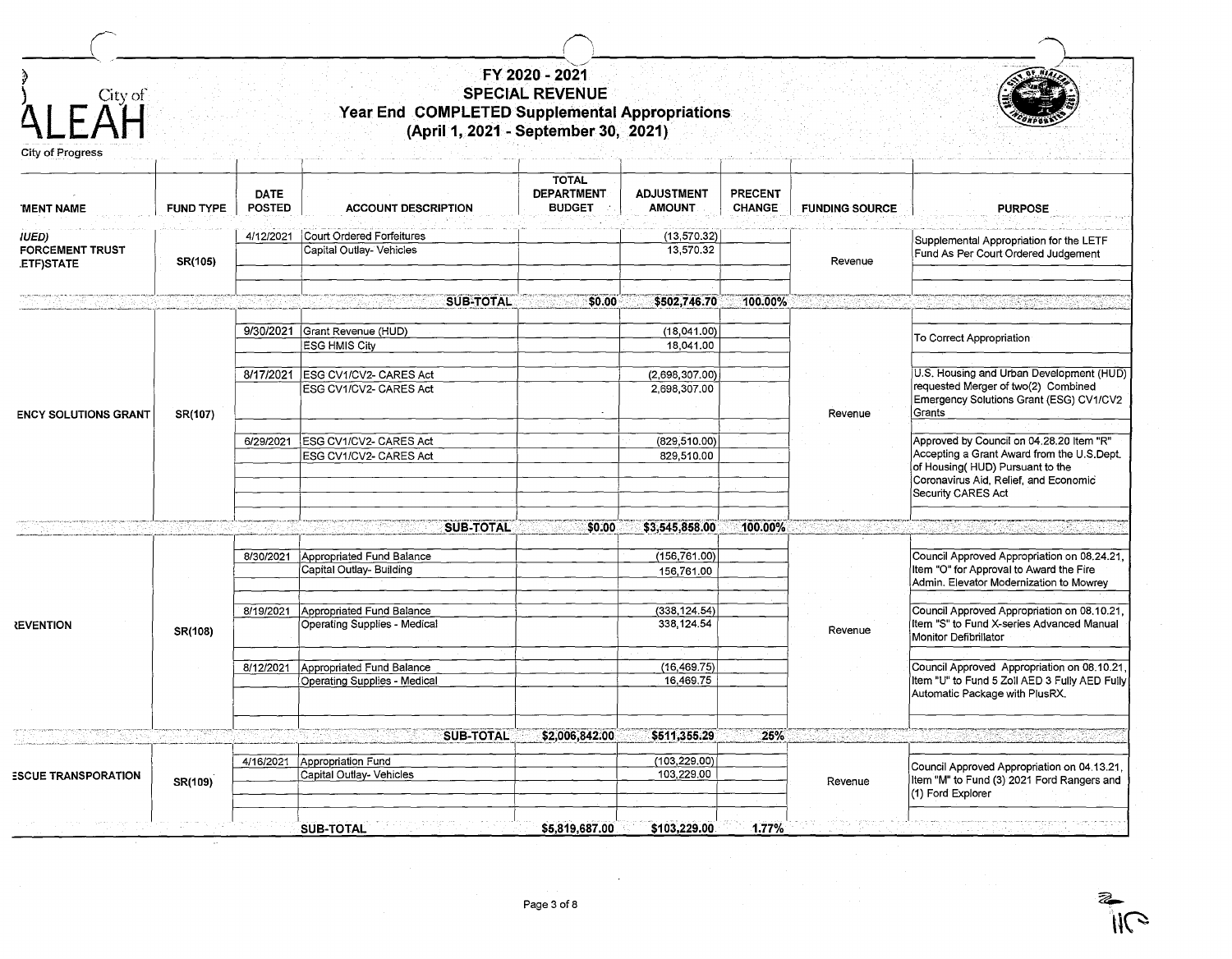| City of<br>FAH                  |                  |                              | Year End COMPLETED Supplemental Appropriations<br>(April 1, 2021 - September 30, 2021) | FY 2020 - 2021<br><b>SPECIAL REVENUE</b>           |                                    |                                 |                       |                                                                                                                                    |
|---------------------------------|------------------|------------------------------|----------------------------------------------------------------------------------------|----------------------------------------------------|------------------------------------|---------------------------------|-----------------------|------------------------------------------------------------------------------------------------------------------------------------|
| City of Progress                |                  |                              |                                                                                        |                                                    |                                    |                                 |                       |                                                                                                                                    |
| <b>IMENT NAME</b>               | <b>FUND TYPE</b> | <b>DATE</b><br><b>POSTED</b> | <b>ACCOUNT DESCRIPTION</b>                                                             | <b>TOTAL</b><br><b>DEPARTMENT</b><br><b>BUDGET</b> | <b>ADJUSTMENT</b><br><b>AMOUNT</b> | <b>PRECENT</b><br><b>CHANGE</b> | <b>FUNDING SOURCE</b> | <b>PURPOSE</b>                                                                                                                     |
|                                 |                  |                              |                                                                                        |                                                    |                                    |                                 |                       |                                                                                                                                    |
|                                 |                  | 8/12/2021                    | Appropriated Fund Balance                                                              |                                                    | (33, 133.72)                       |                                 |                       | Council Approved Appropriation on 08.10.21,                                                                                        |
|                                 |                  |                              | Capital Outlay-Infrastructure (Impact Fees)                                            |                                                    | 33, 133.72                         |                                 |                       | Item "EE", To Increase PO2021-1587 for SRS<br>Engineering Inc for the W 92nd ST Park.                                              |
|                                 |                  |                              |                                                                                        |                                                    |                                    |                                 |                       |                                                                                                                                    |
|                                 |                  |                              |                                                                                        |                                                    |                                    |                                 |                       |                                                                                                                                    |
|                                 |                  |                              |                                                                                        |                                                    |                                    |                                 |                       |                                                                                                                                    |
|                                 |                  | 7/21/2021                    | Appropriated Fund Balance                                                              |                                                    | (132,000.00)                       |                                 |                       | Mayor Approved Supplemental Appropriation<br>to Fund Additional Park Expenses Funded by                                            |
|                                 |                  |                              | Capital Outlay-Infrastructure (Impact Fees)                                            |                                                    | 132,000.00                         |                                 |                       | Impact Fee from FY 20 Carry-Over Expenses                                                                                          |
|                                 |                  |                              |                                                                                        |                                                    |                                    |                                 |                       |                                                                                                                                    |
|                                 |                  | 7/14/2021                    | Appropriated Fund Balance                                                              |                                                    | (31,000.00)                        |                                 |                       | Council Approved Appropriation on 07.13.21,                                                                                        |
|                                 |                  |                              | Capital Outlay-Infrastructure (Impact Fees)                                            |                                                    | 31,000.00                          |                                 |                       | Item "T" to Fund Purchase & Delivery of                                                                                            |
|                                 |                  |                              |                                                                                        |                                                    |                                    |                                 |                       | Aggregate of the W 92nd St Park and                                                                                                |
|                                 |                  |                              |                                                                                        |                                                    |                                    |                                 |                       | Replenish the Streets Department Aggregate                                                                                         |
|                                 |                  |                              | 5/27/2021 Appropriated Fund Balance                                                    |                                                    | (50,000,00)                        |                                 |                       | Council Approved Appropriation on 05.25.21,                                                                                        |
| <b>GRANTS &amp; IMPACT FEES</b> | SR(115)          |                              | Capital Outlay-Infrastructure (Impact Fees)                                            |                                                    | 50,000.00                          |                                 | Revenue               | Item "N" to Fund W 92 ST & 33 Lane                                                                                                 |
|                                 |                  |                              |                                                                                        |                                                    |                                    |                                 |                       | Concrete Sidewalks & Walkways                                                                                                      |
|                                 |                  | 5/27/2021                    | Appropriated Fund Balance                                                              |                                                    | (634, 700, 00)                     |                                 |                       | Council Approved Appropriation on 05.25.21,                                                                                        |
|                                 |                  |                              | Capital Outlay-infrastructure (Impact Fees)                                            |                                                    | 634,700.00                         |                                 |                       | Item "P" to Fund Hands on Builders for                                                                                             |
|                                 |                  |                              |                                                                                        |                                                    |                                    |                                 |                       | Babcock Park Renovation- General                                                                                                   |
|                                 |                  |                              | 5/27/2021 Appropriated Fund Balance                                                    |                                                    |                                    |                                 |                       | Council Approved Appropriation on 05.25.21,<br>Item "U" to Fund Synthetic Turf Field for Ted<br>Hendrick Stadium at Milander Park. |
|                                 |                  |                              | Capital Outlay-Infrastructure (Impact Fees)                                            |                                                    | (361, 517.00)<br>361,517.00        |                                 |                       |                                                                                                                                    |
|                                 |                  |                              |                                                                                        |                                                    |                                    |                                 |                       |                                                                                                                                    |
|                                 |                  |                              | 5/27/2021 Appropriated Fund Balance                                                    |                                                    | (157, 598.18)                      |                                 |                       | Council Approved Appropriation on 05.25.21,<br>Item "V" to Fund Installation, Materials, and                                       |
|                                 |                  |                              | Capital Outlay-Infrastructure (Impact Fees)                                            |                                                    | 157,598.18                         |                                 |                       |                                                                                                                                    |
|                                 |                  |                              |                                                                                        |                                                    |                                    |                                 |                       | Freight of Playground for City of Hialeah Park                                                                                     |
|                                 |                  |                              |                                                                                        |                                                    |                                    |                                 |                       | located at W 92 St and W 33 Lane.                                                                                                  |
|                                 |                  |                              |                                                                                        |                                                    |                                    |                                 |                       |                                                                                                                                    |
|                                 |                  | 5/4/2021                     | Capital Outlay- Equipment                                                              |                                                    | (227,118.20)                       |                                 |                       | Council Approved on 04.27.21, Item "I" to                                                                                          |
|                                 |                  |                              | Capital Outlay-Infrastructure (Impact Fees)                                            |                                                    | 227,118.20                         |                                 |                       | Fund New Splash Zone for Bucky Dent Pool.                                                                                          |
|                                 |                  |                              |                                                                                        |                                                    |                                    |                                 |                       |                                                                                                                                    |
|                                 |                  |                              | <b>SUB-TOTAL</b>                                                                       | \$3,010,410.00                                     | \$1,627,067.10                     | 54.05%                          |                       |                                                                                                                                    |
|                                 |                  |                              |                                                                                        |                                                    |                                    |                                 |                       |                                                                                                                                    |
|                                 |                  | 7/20/2021                    | USSS (MOU) Revenue                                                                     |                                                    | (14,000.00)                        |                                 |                       | Allocation of Funds for Secret Service                                                                                             |
| <b>E GRANT FUND</b>             | SR(121)          |                              | USSS (MOU) Expense                                                                     |                                                    | 14,000.00                          |                                 | Revenue               | Expenses to be Reimbursed                                                                                                          |
|                                 |                  |                              |                                                                                        |                                                    |                                    |                                 |                       |                                                                                                                                    |
|                                 |                  |                              | <b>SUB-TOTAL</b>                                                                       | \$291,932.00                                       | \$14,000.00                        | 4.80%                           |                       |                                                                                                                                    |

 $\frac{2}{1}$  $\mathcal{C}$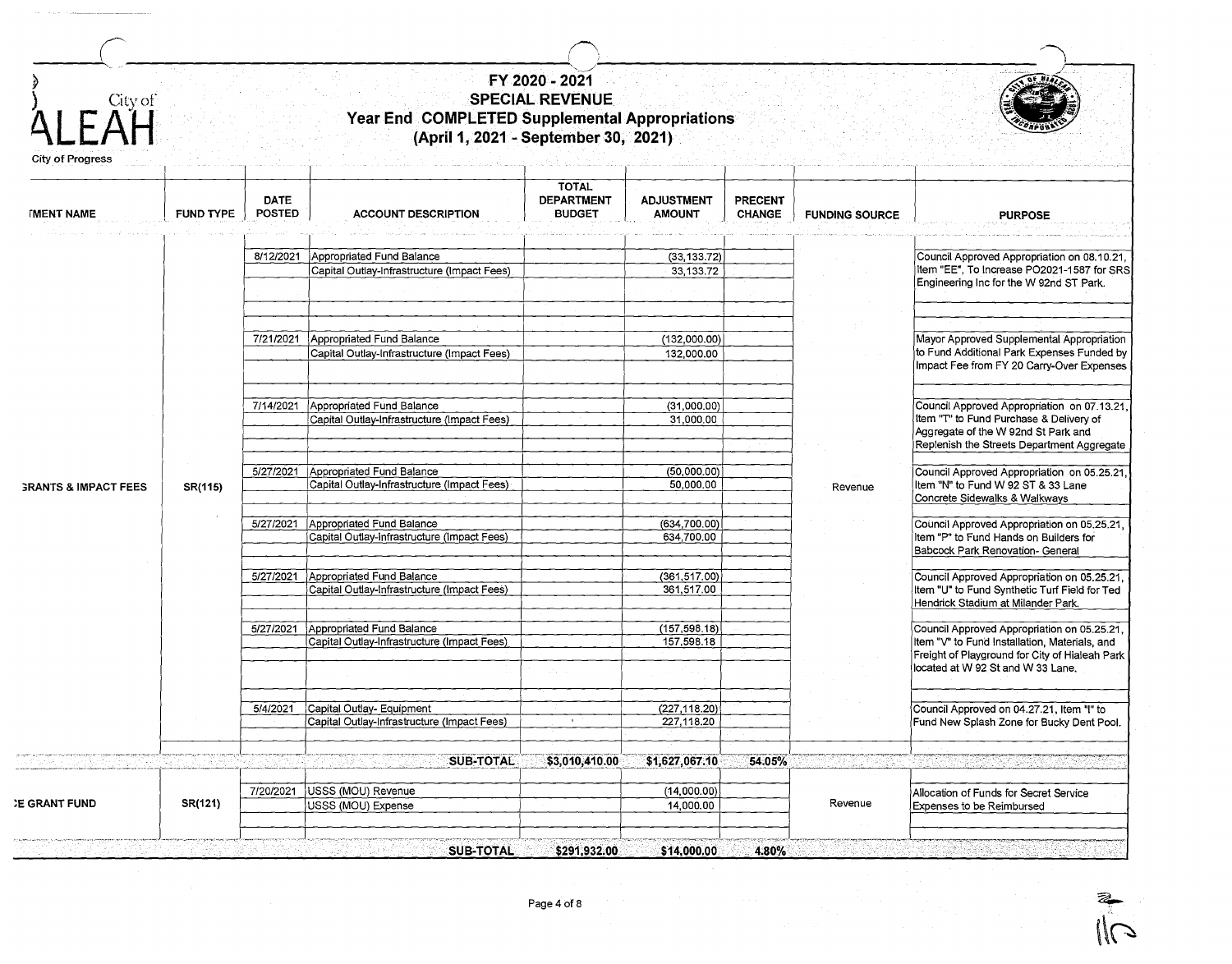<sup>r</sup>r--\ ( I ' ----'-. \_\_ .,,---------------------,\_~--------------------- ~ ) City of **A LEAH**  City of Progress *FMENT NAME* **HOUSING INITIATIVE :AM FUND(SHIP) NIRELESS FUND FUND TYPE SR(123) SR (124) DATE POSTED**  8/11/2021 Ship Revenue 71712021 Ship Revenue 5/19/2021 SHIP Revenue 7/14/2021 | Appropriated Fund Balance 7/14/2021 | Appropriated Fund Balance **FY 2020 - 2021 SPECIAL REVENUE Year End COMPLETED Supplemental Appropriations (April 1, 2021** ~ **September 30, 2021) ACCOUNT DESCRIPTION**  Rehabilitation Development Disability **Administration** Regular Salaries **Regular Salaries** Overtime Salaries Overtime Salaries FICA Taxes FICA Taxes SHIP Multi Year Fund SHIP Rental Assistance SHIP Armenteros Case SHIP Vizcaino Case SHIP Piedad Ramirez Case SHIP Safe Home Miriam Sabatier SHIP Case Management SHIP Carmen Jimenez Case 20% Set Aside Dev. Dis. Rehab 30% Set Aside Dev. Dis. Rehab Disaster Recoverv Received SHIP Rental Development CFR-Coronavirus Relief Funds SHIP Safe Home Caridad M. Alfonso **SUB-TOTAL**  Licenses & Permits Licenses & Permits **TOTAL DEPARTMENT BUDGET \$0.00 ADJUSTMENT AMOUNT**   $(2, 166, 058, 00)$ 4,000.00  $1,400.00$ 30,975.00 24,540.23 24,540.23 47.08  $47.08$ 1,880.92 1,880.92 1,251,566.40 50,000.00 6,972.50 6,781.00 14,831.00 38,012.00 300.00 109,700.00 27,770.00 278,050.00 23,266.35 269,497.29  $(2,020,000.00)$ 2,020,000.00 (100,000.00) 100,000.00 **\$4,286,058.00**  (32,405.12) 32,405.12  $(32, 405.12)$ 32,405.12 **PRECENT CHANGE I FUNDING SOURCE**  Revenue **100.00%**  Revenue **PURPOSE**  Approved by Council FY22 Budget 08.10.21 to Accept SHIP Funds Approved by Council FY22 Budget 08.10.21 to Accept SHIP Funds Approved by Council, Items CC,V,BB to Accept Funding from the Florida Housing **Coalition** Approved by Council, 05.11.21, Item "V" to Fund the SHIP Safe Home for Caridad Alfonso Council Approved Appropriation on 07.13.21, Item E, to Fund License and Service Agreement Maintenance for Period af 12/22/20-12/22/21(FY 2021) with Priority Dispatch Corporation Council Approved Appropriation on 07.13.21, Item D, to Fund License and Service

Agreement Maintenance for Period of 12/22/19-12/22/20 (FY 2021) with Priority Dispatch Corporation

**\$979,624.00** 

**\$64,810.24** 

**6.62%** 

**SUB-TOTAL** 

 $1/(\sim$ 

~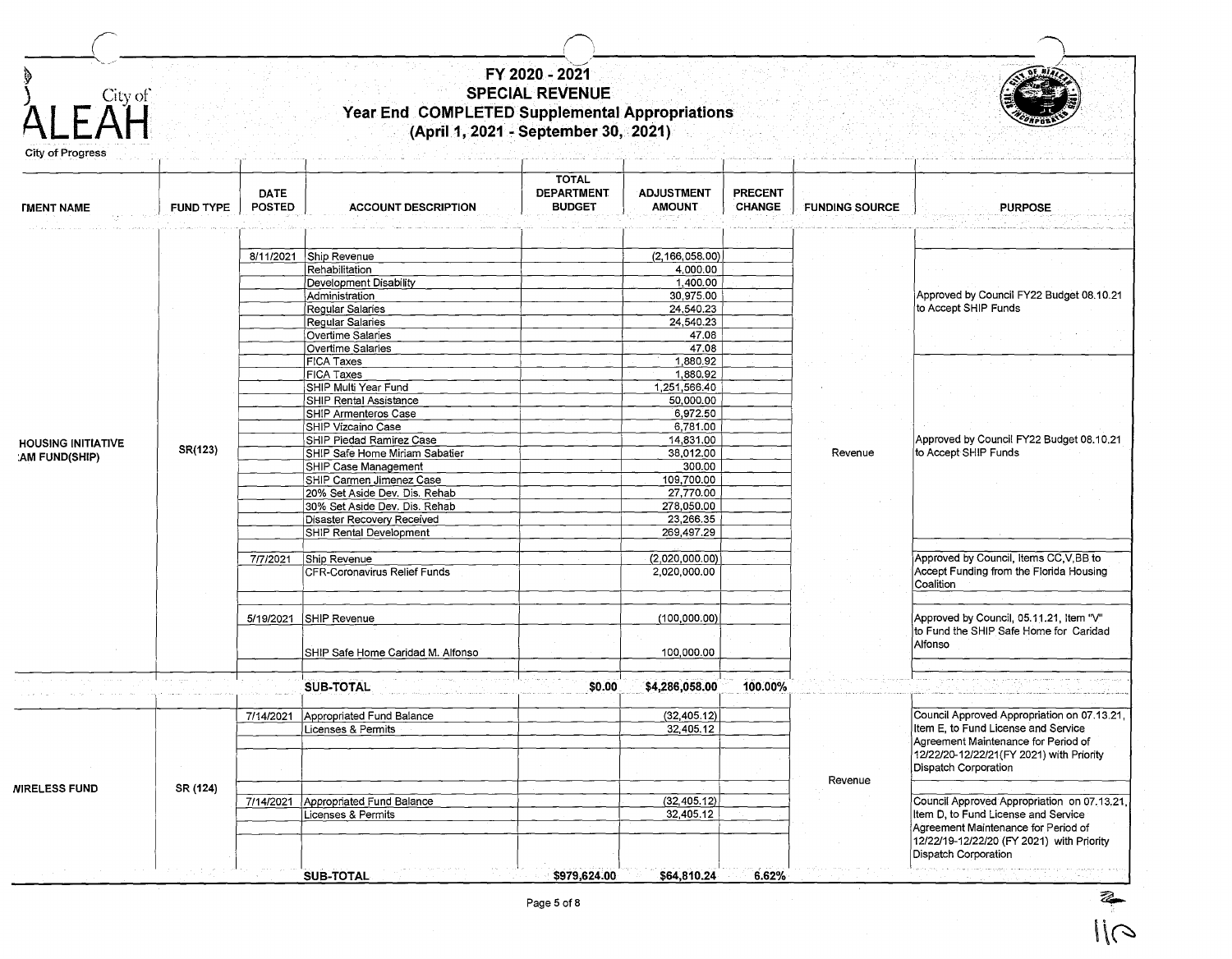| $\sum_{i=1}^{\infty}$<br>$\mathsf{F} \, \overset{\text{City of}}{\mathsf{A}\mathsf{H}}$<br>City of Progress |                  |                              |                                                                                                        |                                                    |                                         |                                 |                       |                                                                                                                                                                   |
|-------------------------------------------------------------------------------------------------------------|------------------|------------------------------|--------------------------------------------------------------------------------------------------------|----------------------------------------------------|-----------------------------------------|---------------------------------|-----------------------|-------------------------------------------------------------------------------------------------------------------------------------------------------------------|
| <b><i>IMENT NAME</i></b>                                                                                    | <b>FUND TYPE</b> | <b>DATE</b><br><b>POSTED</b> | <b>ACCOUNT DESCRIPTION</b>                                                                             | <b>TOTAL</b><br><b>DEPARTMENT</b><br><b>BUDGET</b> | <b>ADJUSTMENT</b><br><b>AMOUNT</b>      | <b>PRECENT</b><br><b>CHANGE</b> | <b>FUNDING SOURCE</b> | <b>PURPOSE</b>                                                                                                                                                    |
|                                                                                                             |                  | 8/18/2021                    | Equitable Sharing Funds-DOJ<br>Capital Outlay-Equipment                                                |                                                    | (1,310.93)<br>1,310,93                  |                                 |                       | Mayor Approved Supplemental Appropriation                                                                                                                         |
|                                                                                                             |                  |                              | 6/17/2021 Equitable Sharing Funds-DOJ<br><b>Bank Charges</b><br>Capital Outlay-Equipment               |                                                    | (122, 967.86)<br>1,000.00<br>121,967.86 |                                 |                       | Approved by Mayor Supplemental<br>Appropriation.                                                                                                                  |
| <b>IFORCEMENT</b><br><b>AL TRUST FUND</b>                                                                   | SR (127)         | 6/16/2021                    | Equitable Sharing Funds-DOJ<br>Capital Outlay-Equipment                                                |                                                    | (29, 551.05)<br>29,551.05               |                                 | Revenue               | Council Approved Appropriation on 06.08.21,<br>Item "I" to Fund Training Equipment &<br>Related Accessories from SRT Supply                                       |
|                                                                                                             |                  | 5/15/2021                    | Equitable Sharing Funds-DOJ<br>Appropriated Fund Balance                                               |                                                    | 15,500.00<br>(15,500.00)                |                                 |                       | Council Approved Budget Correction on<br>05.11.21, Item "C". For the Purchase of One<br>Police Canine                                                             |
|                                                                                                             |                  |                              | <b>SUB-TOTAL</b>                                                                                       | \$0.00                                             | \$169,329.84                            | 100.00%                         |                       | Adjustment Requested by County on Council                                                                                                                         |
|                                                                                                             |                  | 8/5/2021                     | Small Business Stabilization Grant Revenue<br>Small Business Stabilization Grant                       |                                                    | (47, 825.00)<br>47,825.00               |                                 |                       | Approved Appropriation on 08.11.2020, Item<br>"W" and 11.24.2020, Item "AA" Resolution<br>2020-04 For County COVID-19 Small<br><b>Business Stabilization</b>      |
|                                                                                                             |                  | 7/1/2021                     | Rental Assistance Revenue (MDC)<br>Miami Dade County Rental Assistance                                 |                                                    | (1,087,467.00)<br>1,087,467.00          |                                 |                       | Council Approved Appropriation on<br>08.11.2020, Item "W" and 11.24.2020, Item<br>"AA" Resolution 2020-04 For County<br>Landlord-Tenant COVID-19Rental Assistance |
| <b>19 ASSISTANCE FUND</b>                                                                                   | SR (129)         | 7/1/2021                     | Business Assistance Revenue (MDC)<br>Miami Dade County Business Assistance                             |                                                    | (825, 555.25)<br>825,555.25             |                                 | Revenue               | Council Approved Appropriation on<br>08.11.2020, Item "W" and 11.24.2020, Item<br>"AA" Resolution 2020-104 For County<br>COVID-19 Business Assistance             |
|                                                                                                             |                  | 7/1/2021                     | Miami Dade County Gift Card<br>Program and Salary<br>Miami Dade County Gift Card                       |                                                    | (1,300,000,00)<br>1,300,000.00          |                                 |                       | Council Approved Appropriation on<br>08.11.202, Item "W" and 11.24.2020, Item<br>"AA" Resolution 2020-04 For County COVID-<br>19 Gift Card Program                |
|                                                                                                             |                  | 7/1/2021                     | Program and Salary<br>Small Business Stabilization Grant Revenue<br>Small Business Stabilization Grant |                                                    | (989, 165.75)<br>989,165.75             |                                 |                       | Council Approved Appropriation on<br>08.11.2020, Item "W" and 11.24.2020, Item<br>"AA" Resolution 2020-04 For County COVID-<br>19 Small Business Stabilization    |
|                                                                                                             |                  |                              | <b>SUB-TOTAL</b>                                                                                       | \$0.00                                             | \$4,250,013.00                          | 100.00%                         |                       |                                                                                                                                                                   |

Page 6 of 8

~  $\overline{\mathcal{O}}$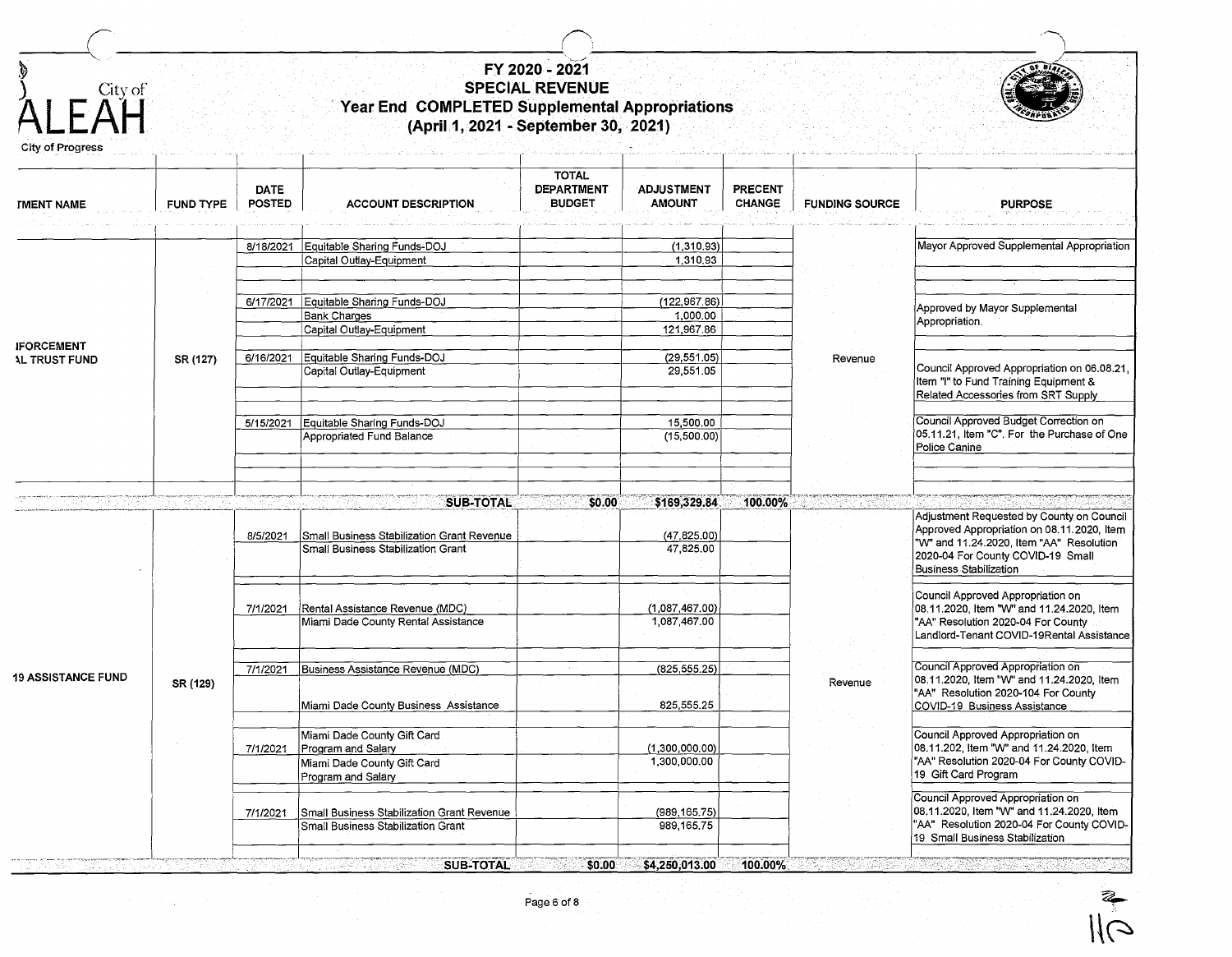| r)<br>City of<br>FΔH<br>City of Progress       |                  |                              | Year End COMPLETED Supplemental Appropriations<br>(April 1, 2021 - September 30, 2021)                                                                                                        | FY 2020 - 2021<br><b>SPECIAL REVENUE</b>           |                                                                                 |                                 |                       |                                                                                                                                                                            |
|------------------------------------------------|------------------|------------------------------|-----------------------------------------------------------------------------------------------------------------------------------------------------------------------------------------------|----------------------------------------------------|---------------------------------------------------------------------------------|---------------------------------|-----------------------|----------------------------------------------------------------------------------------------------------------------------------------------------------------------------|
| <b>TMENT NAME</b>                              | <b>FUND TYPE</b> | <b>DATE</b><br><b>POSTED</b> | <b>ACCOUNT DESCRIPTION</b>                                                                                                                                                                    | <b>TOTAL</b><br><b>DEPARTMENT</b><br><b>BUDGET</b> | <b>ADJUSTMENT</b><br><b>AMOUNT</b>                                              | <b>PRECENT</b><br><b>CHANGE</b> | <b>FUNDING SOURCE</b> | <b>PURPOSE</b>                                                                                                                                                             |
|                                                |                  |                              |                                                                                                                                                                                               |                                                    |                                                                                 |                                 |                       |                                                                                                                                                                            |
|                                                |                  |                              | 9/30/2021 Grant Revenue - U.S Treasury Department                                                                                                                                             |                                                    | 43,000.00                                                                       |                                 |                       |                                                                                                                                                                            |
|                                                |                  |                              | Capital Outlay - Infrastructure                                                                                                                                                               |                                                    | (43,000.00)                                                                     |                                 |                       | Council Approved Reversal By Way of a<br>Scrivener Error on 09.14.21.2021, Item, "M.<br>Originally Reported to Council on 05.25.2021,<br>"W" to Fund Public Works Projects |
|                                                |                  |                              |                                                                                                                                                                                               |                                                    |                                                                                 |                                 |                       |                                                                                                                                                                            |
| <b>IAVIRUS STATE AND</b><br><b>FISCAL FUND</b> | SR (131)         |                              | 9/30/2021 Grant Revenue - U.S Treasury Department<br>Capital Outlay - Infrastructure                                                                                                          |                                                    | 68,932.10<br>(68, 932, 10)                                                      |                                 |                       | Council Approved Reversal By Way of a<br>Scrivener Error on 09.14.21.2021, Item, "N,<br>Originally Reported to Council on 05.25.2021,                                      |
|                                                |                  |                              |                                                                                                                                                                                               |                                                    |                                                                                 |                                 |                       | "Y" to Fund Public Works Projects                                                                                                                                          |
|                                                |                  |                              | 6/29/2021 Grant Revenue - U.S Treasury Department<br>Capital Outlay - Infrastructure<br>Capital Outlay - Infrastructure<br>Capital Outlay - Infrastructure<br>Capital Outlay - Infrastructure |                                                    | (33, 417, 126.50)<br>32, 305, 194, 40<br>43,000.00<br>68,932.10<br>1,000,000.00 |                                 | Revenue               | Council Approved Appropriation on<br>05.25.21.2021, "Items "JJ, W,X, Y", to Fund<br>Public Works Projects                                                                  |
|                                                |                  |                              |                                                                                                                                                                                               |                                                    |                                                                                 |                                 |                       |                                                                                                                                                                            |
|                                                |                  |                              | <b>SUB-TOTAL</b>                                                                                                                                                                              | \$0.00                                             | \$33,305,194.40                                                                 | 100.00%                         |                       |                                                                                                                                                                            |
|                                                |                  |                              | 4/13/2021   State Aid-Grant 2021                                                                                                                                                              |                                                    | 14,157.00                                                                       |                                 |                       | To Correct Initial Appropriation, Award was<br>Less than Budgeted-Approved 10.13.20,                                                                                       |
|                                                |                  |                              | Contractual Services- State Aid Grant                                                                                                                                                         |                                                    | (14, 157.00)                                                                    |                                 |                       | Item "II" Reso-2020-130                                                                                                                                                    |
| <b>JNITY SERVICES</b>                          | SR (138)         | 4/7/2021                     | State Aid-Grant 2021<br>Contractual Services- State Aid Grant                                                                                                                                 |                                                    | 25,843.00<br>(25, 843.00)                                                       |                                 | Revenue               | Reversal - Award was Less than Budgeted                                                                                                                                    |
|                                                |                  | 4/6/2021                     | State Aid-Grant 2021                                                                                                                                                                          |                                                    | (25, 843.00)                                                                    |                                 |                       | Council Approved Appropriation on<br>08.13.2020, Item II to Fund State Aid to<br>Libraries                                                                                 |
|                                                |                  |                              | Contractual Services- State Aid Grant                                                                                                                                                         |                                                    | 25,843.00                                                                       |                                 |                       |                                                                                                                                                                            |
|                                                |                  |                              | <b>SUB-TOTAL</b>                                                                                                                                                                              | \$0.00                                             | \$14,157.00                                                                     | 100.00%                         |                       |                                                                                                                                                                            |

Page 7 of 8  $\overline{\text{2}}$  $\frac{1}{2}$